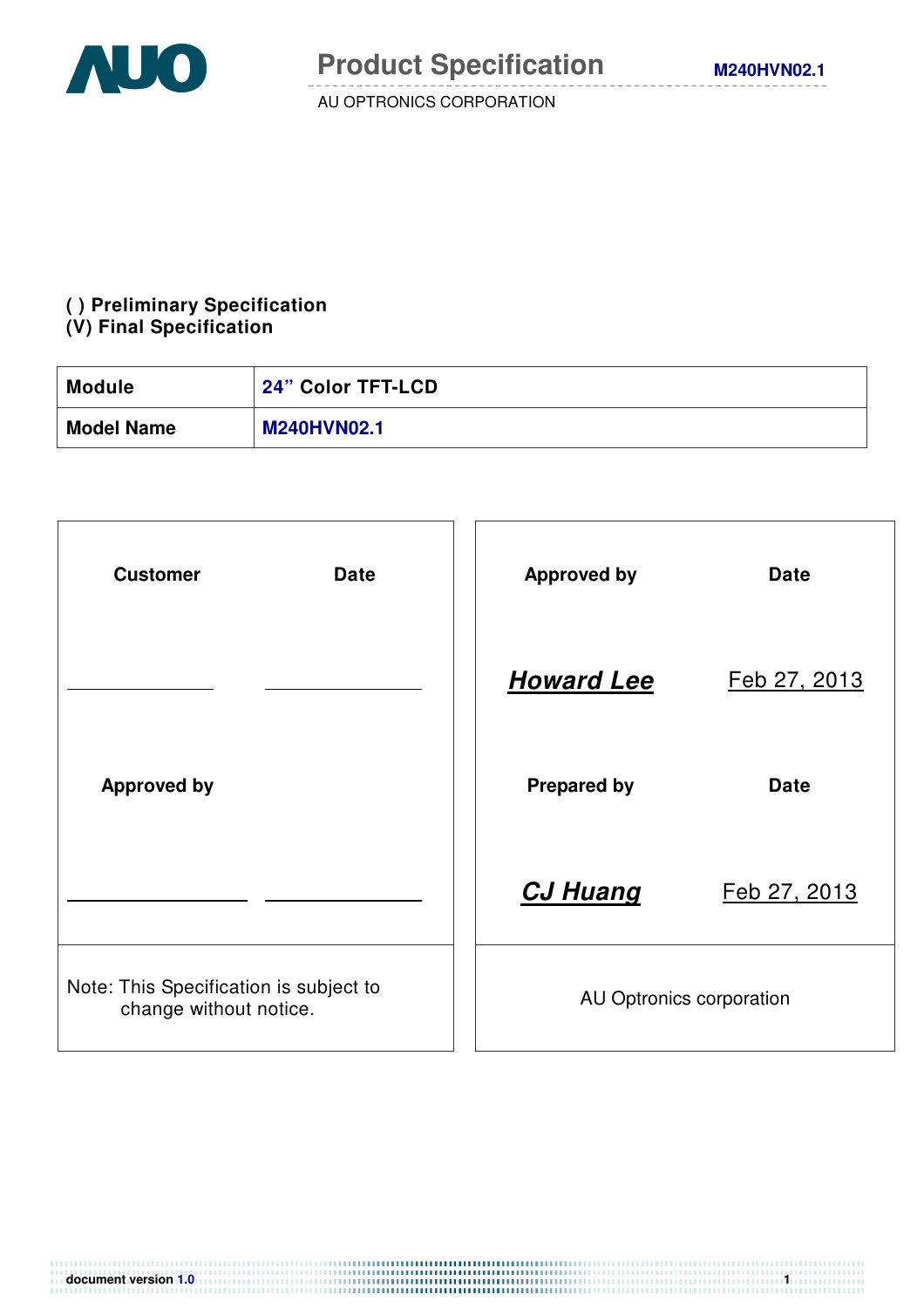

# **Product Specification**

AU OPTRONICS CORPORATION

## **Contents**

|  | 23 |
|--|----|
|  |    |
|  |    |
|  |    |
|  |    |
|  |    |
|  |    |
|  |    |
|  |    |
|  |    |
|  |    |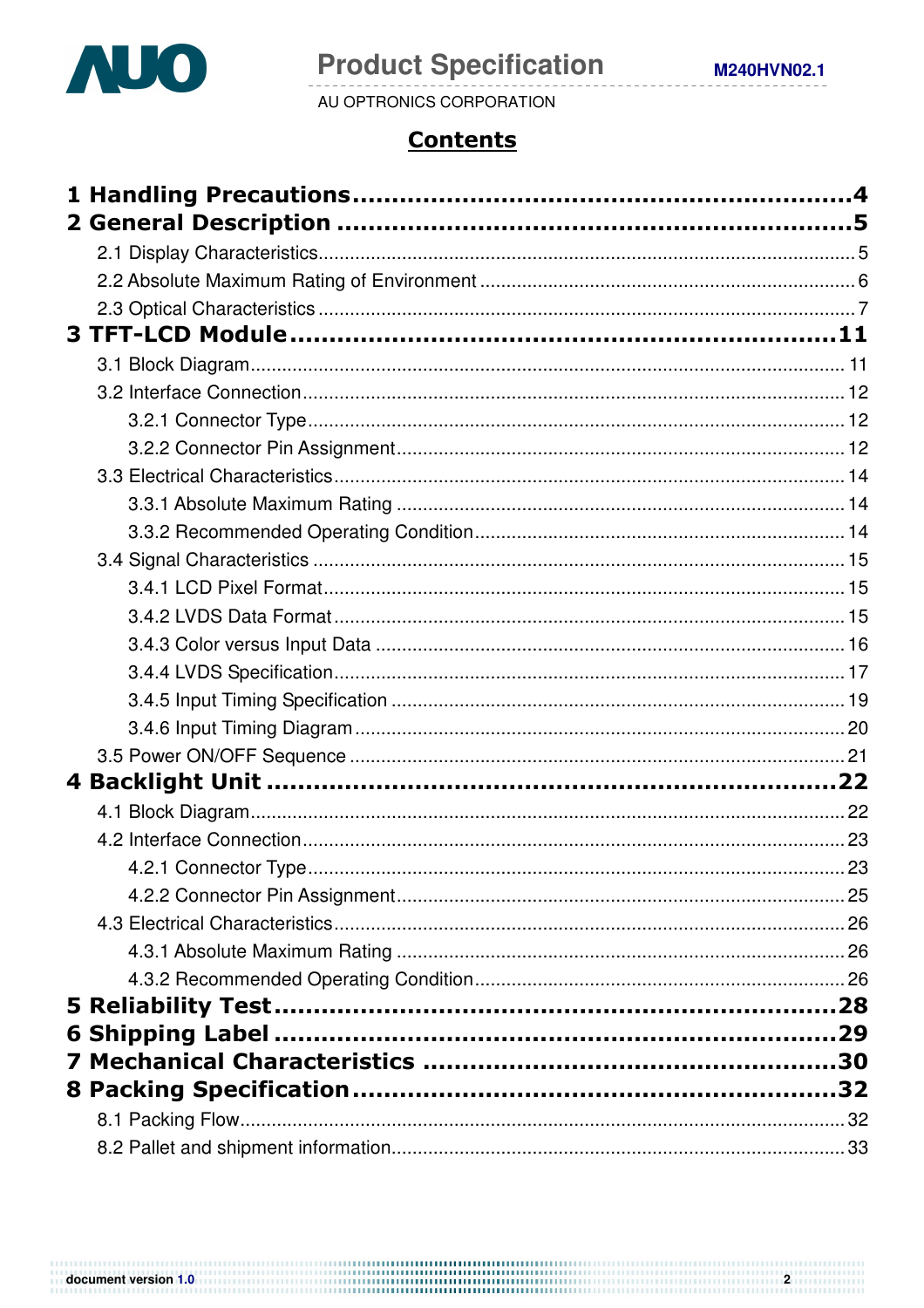

# **Record of Revision**

| <b>Version</b> | <b>Date</b> | Page | Old description                  | <b>New Description</b>                          | Remark |
|----------------|-------------|------|----------------------------------|-------------------------------------------------|--------|
| 0.1            | 2013/01/05  | All  | First version release            |                                                 |        |
| 0.2            | 2013/01/22  | P30  | Bezel Open:<br>534.96 × 302.5 mm | Bezel Open:<br>535.36 ×302.9 mm                 |        |
| 1.0            | 2013/02/27  | P30  |                                  | Update P30_Fig. (Mechanical<br>Characteristics) |        |
|                |             |      |                                  |                                                 |        |
|                |             |      |                                  |                                                 |        |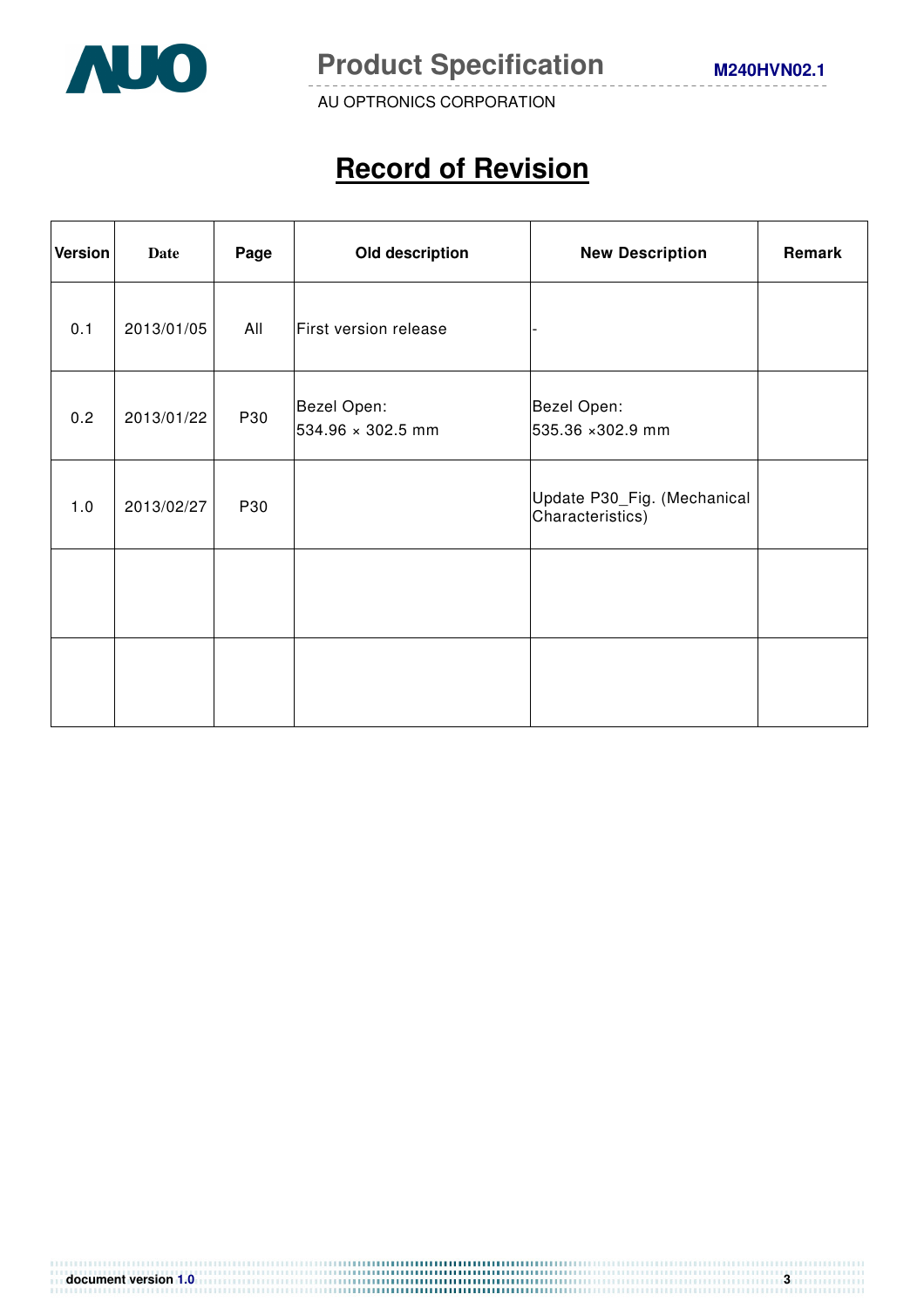

#### **1 Handling Precautions**

- 1) Since front polarizer is easily damaged, pay attention not to scratch it.
- 2) Be sure to turn off power supply when inserting or disconnecting from input connector.
- 3) Wipe off water drop immediately. Long contact with water may cause discoloration or spots.
- 4) When the panel surface is soiled, wipe it with absorbent cotton or other soft cloth.
- 5) Since the panel is made of glass, it may break or crack if dropped or bumped on hard surface.
- 6) Since CMOS LSI is used in this module, take care of static electricity and insure human earth when handling.
- 7) Do not open or modify the Module Assembly.
- 8) Do not press the reflector sheet at the back of the module to any directions.
- 9) In case a TFT-LCD Module has to be put back into the packing container slot after once it was taken out from the container, do not press the center of the LED lightbar edge. Otherwise the TFT-LCD Module may be damaged.
- 10) Insert or pull out the interface connector, be sure not to rotate nor tilt it of the TFT-LCD Module.
- 11) Do not twist nor bend the TFT -LCD Module even momentary. It should be taken into consideration that no bending/twisting forces are applied to the TFT-LCD Module from outside. Otherwise the TFT-LCD Module may be damaged.
- 12) Please avoid touching COF position while you are doing mechanical design.
- 13) When storing modules as spares for a long time, the following precaution is necessary: Store them in a dark place. Do not expose the module to sunlight or fluorescent light. Keep the temperature between  $5^{\circ}$  and  $35^{\circ}$  at normal humidity.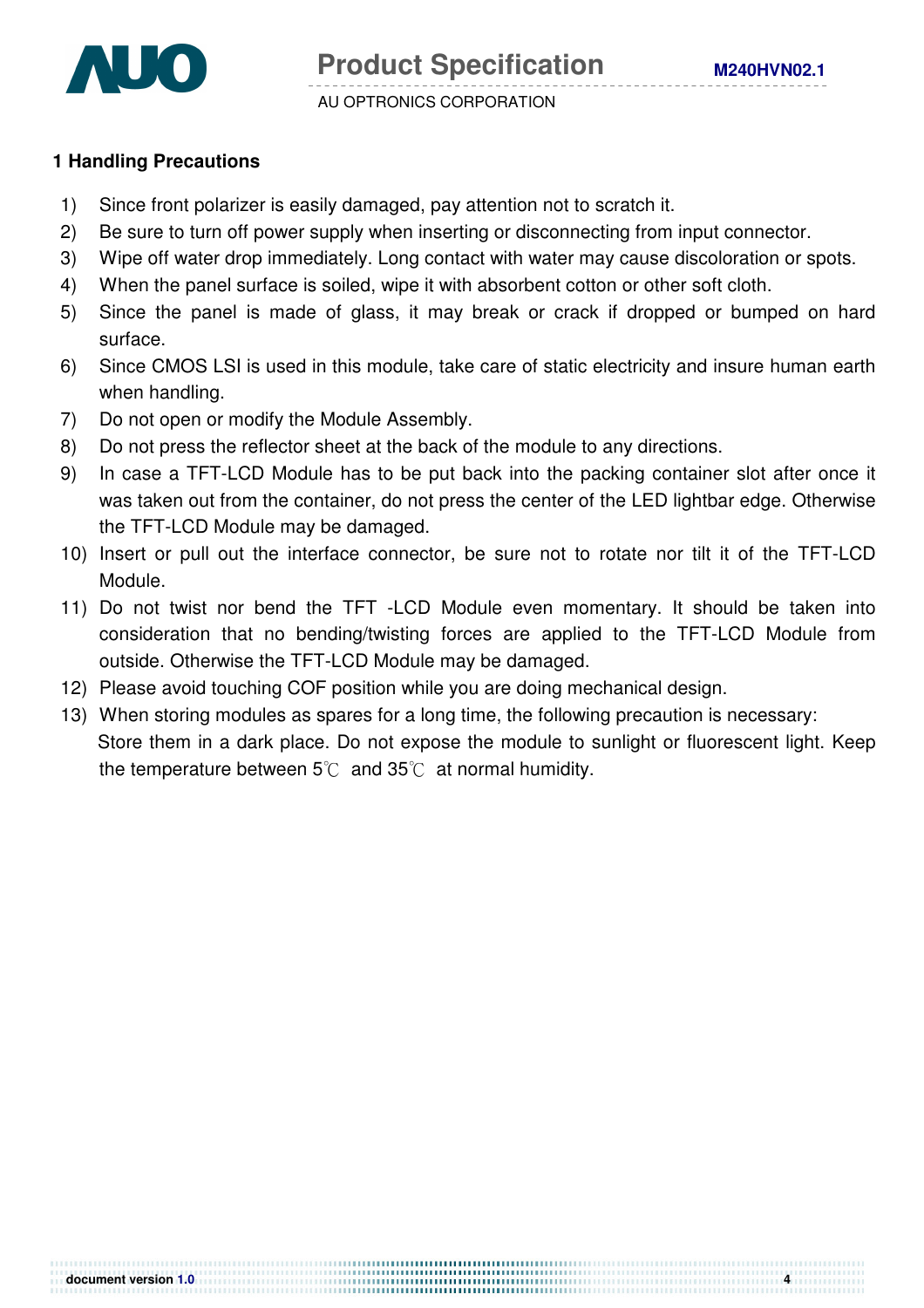

#### **2 General Description**

This specification applies to the **24** inch wide Color a-Si TFT-LCD Module **M240HVN02.1**. The display supports the Full HD - 1920(H) x 1080(V) screen format and **16.7M** colors **(RGB 8-bit data)**. The input interface is **Dual channel LVDS** and this module doesn't contain an driver board for backlight.

#### **2.1 Display Characteristics**

The following items are characteristics summary on the table under  $25^{\circ}$  condition:

| <b>ITEMS</b>                 | <b>Unit</b>              | <b>SPECIFICATIONS</b>                                                                   |
|------------------------------|--------------------------|-----------------------------------------------------------------------------------------|
| Screen Diagonal              | [mm]                     | 609.6 (24.0")                                                                           |
| <b>Active Area</b>           | [mm]                     | 531.36 (H) x 298.89 (V)                                                                 |
| Pixels H x V                 |                          | 1920(x3) x 1080                                                                         |
| <b>Pixel Pitch</b>           | [um]                     | 276.75 (per one triad) ×276.75                                                          |
| Pixel Arrangement            |                          | <b>R.G.B. Vertical Stripe</b>                                                           |
| Display Mode                 | $\blacksquare$           | <b>VA Mode, Normally Black</b>                                                          |
| White Luminance (Center)     | [ $cd/m^2$ ]             | 250 (Typ.)                                                                              |
| <b>Contrast Ratio</b>        |                          | 3000 (Typ.)                                                                             |
| Response Time                | [msec]                   | 12(Typ., on/off)                                                                        |
| Power Consumption            | [Watt]                   | 20.62 (typ)                                                                             |
| (LCD Module + Backligh unit) |                          | VDD line : PDD (typ), All white pattern at 60Hz = 5.5<br>LED line: $PBLU$ (typ) = 15.12 |
| Weight                       | [Grams]                  | 1670 (Typ.)                                                                             |
| <b>Outline Dimension</b>     | [mm]                     | 556.0 (H) x 323.2 (V) x 9.5 (D) (Typ.)                                                  |
| <b>Electrical Interface</b>  | $\overline{\phantom{a}}$ | <b>Dual channel LVDS</b>                                                                |
| <b>Support Color</b>         | $\blacksquare$           | 16.7M colors (RGB 8-bit)                                                                |
| <b>Surface Treatment</b>     | $\overline{a}$           | Anti-Glare, 3H                                                                          |
| <b>Temperature Range</b>     |                          | $0$ to $+50$                                                                            |
| Operating                    | $[^{\circ}C]$            | $-20$ to $+60$                                                                          |
| Storage (Shipping)           | $\rm [^{\circ}C]$        |                                                                                         |
| RoHS Compliance              | $\blacksquare$           | <b>RoHS Compliance</b>                                                                  |
| <b>TCO Compliance</b>        | $\blacksquare$           | <b>TCO 6.0 Compliance</b>                                                               |

...................................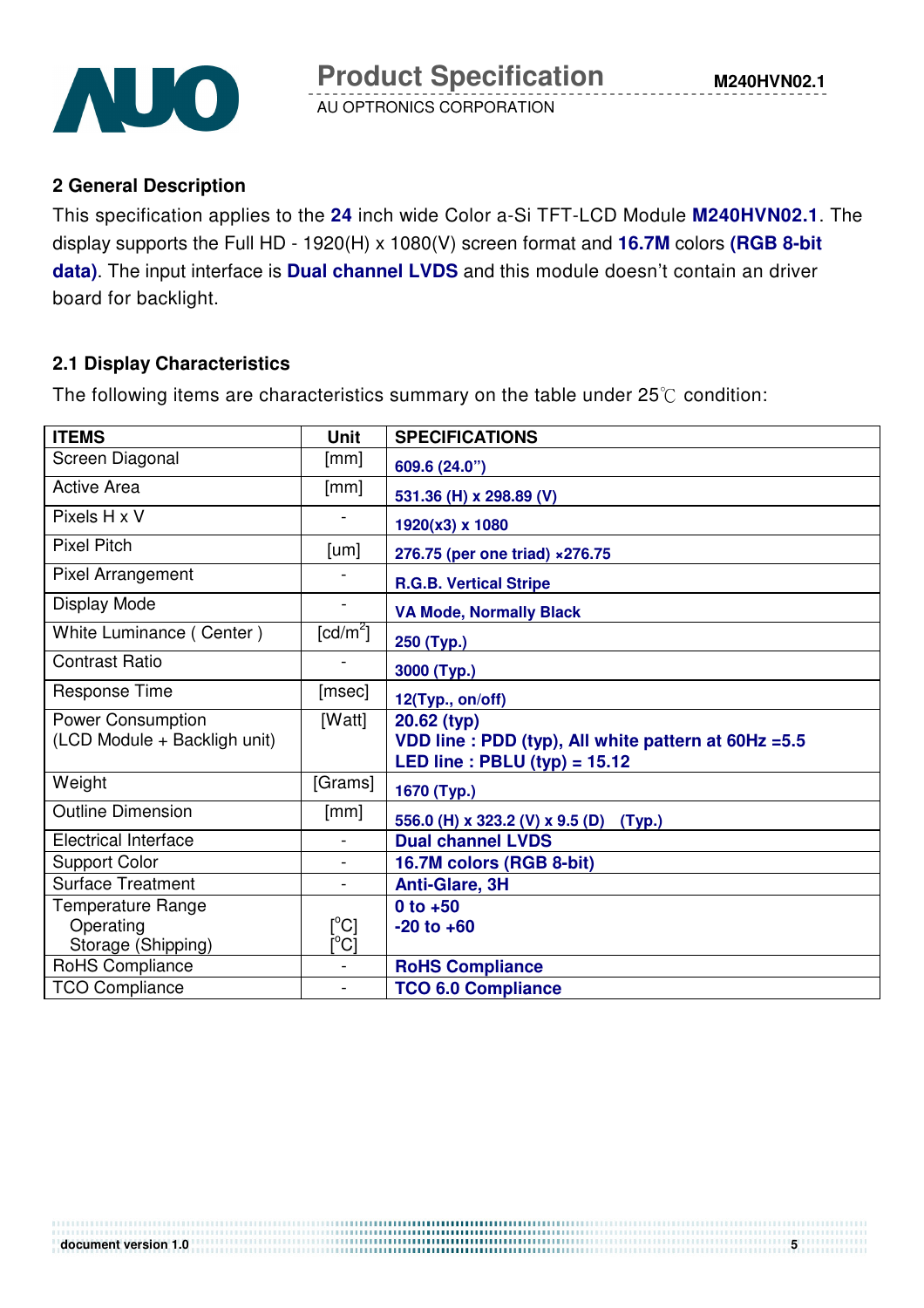

## **2.2 Absolute Maximum Rating of Environment**

Permanent damage may occur if exceeding the following maximum rating.

| <b>Symbol</b>                            | <b>Description</b>                       | Min.  | Max.  | <b>Unit</b>   | <b>Remark</b>                           |
|------------------------------------------|------------------------------------------|-------|-------|---------------|-----------------------------------------|
| <b>TOP</b>                               | <b>Operating Temperature</b>             | 0     | $+50$ | $[^{\circ}C]$ | <b>Note 2-1</b>                         |
| <b>TGS</b>                               | Glass surface temperature<br>(operation) | 0     | $+65$ | $[^{\circ}C]$ | <b>Note 2-1</b><br>Function judged only |
| <b>HOP</b>                               | <b>Operation Humidity</b>                | 5     | 90    | [%RH]         | <b>Note 2-1</b>                         |
| <b>TST</b><br><b>Storage Temperature</b> |                                          | $-20$ | $+60$ | $[^{\circ}C]$ |                                         |
| <b>HST</b>                               | <b>Storage Humidity</b>                  | 5     | 90    | [%RH]         |                                         |

**Note 2-1:** Temperature and relative humidity range are shown as the below figure.

- 1. 90% RH Max (Ta  $\leq 39^{\circ}$ C)
- 2. Max wet-bulb temperature at 39°C or less. (Ta  $\leq$  39°C)
- 3. No condensation

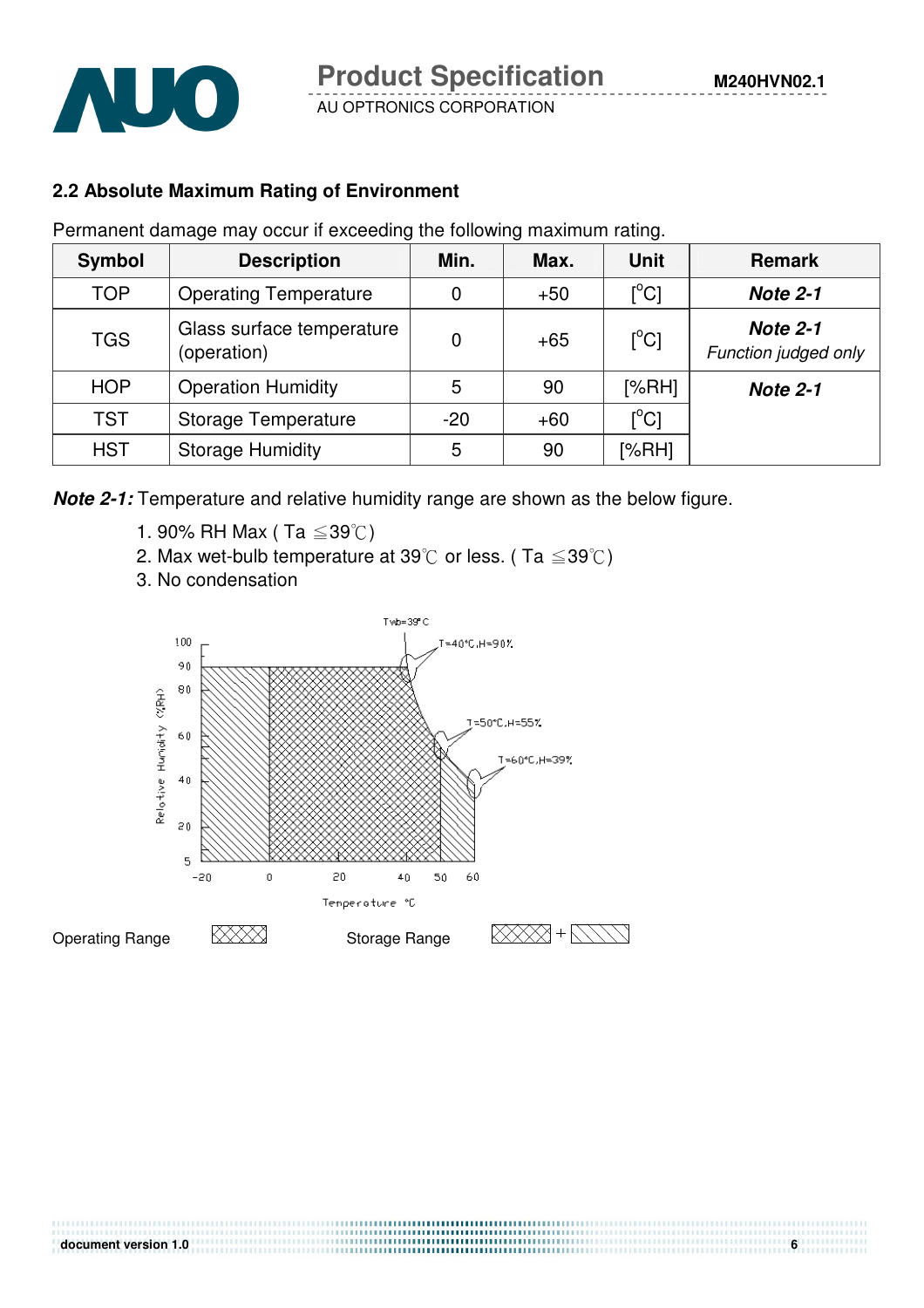

#### **2.3 Optical Characteristics**

The optical characteristics are measured on the following test condition.

## **Test Condition:**

- 1. Equipment setup: Please refer to **Note 2-2**.
- 2. Panel Lighting time: 30 minutes
- 3. VDD=5.0V,  $Fv=60Hz$ ,  $Is=65mA$ ,  $Ta=25^{\circ}$ C

| <b>Symbol</b>             | <b>Description</b>                 | Min.                | Typ.  | Max.  | <b>Unit</b>           | Remark                     |                            |
|---------------------------|------------------------------------|---------------------|-------|-------|-----------------------|----------------------------|----------------------------|
| $L_{w}$                   | White Luminance (Center of screen) | 200                 | 250   | L,    | $\lceil cd/m2 \rceil$ | <b>Note 2-2</b><br>By SR-3 |                            |
| $L_{\text{uni}}$          | Luminance Uniformity (9 points)    |                     | 75    | 80    |                       | $[\%]$                     | Note 2-3<br>By SR-3        |
| <b>CR</b>                 | Contrast Ratio (Center of screen)  |                     | 1800  | 3000  |                       |                            | Note 2-4<br>By SR-3        |
| $\theta_{\mathsf{R}}$     | <b>Horizontal Viewing Angle</b>    | Right               | 75    | 89    |                       |                            |                            |
| $\theta_L$                | $(CR=10)$                          | Left                | 75    | 89    |                       |                            |                            |
| $\Phi_{\mathsf{H}}$       | Vertical Viewing Angle             | Up                  | 75    | 89    | ۰                     |                            |                            |
| $\Phi_{L}$                | $(CR=10)$                          | Down                | 75    | 89    |                       | [degree]                   | <b>Note 2-5</b>            |
| $\theta_{\mathsf{R}}$     | Horizontal Viewing Angle           | Right               | 75    | 89    | ۰                     |                            | By SR-3                    |
| $\theta_L$                | $(CR=5)$                           | Left                | 75    | 89    | ۰                     |                            |                            |
| $\Phi_{\mathsf{H}}$       | Vertical Viewing Angle             | Up                  | 75    | 89    | ۰                     |                            |                            |
| $\Phi_{\rm L}$            | $(CR=5)$                           | Down                | 75    | 89    |                       |                            |                            |
| $T_R$                     |                                    | <b>Rising Time</b>  | ÷     | 7     |                       |                            |                            |
| $\mathsf{T}_\mathsf{F}$   | Response Time                      | <b>Falling Time</b> | ۰     | 5     |                       | [msec]                     | <b>Note 2-6</b>            |
|                           |                                    | Rising + Falling    | ۰     | 12    |                       |                            | <b>By TRD-100</b>          |
| $R_{x}$                   |                                    | Red x               | 0.618 | 0.648 | 0.678                 |                            |                            |
| $R_{y}$                   |                                    | Red y               | 0.303 | 0.333 | 0.363                 |                            |                            |
| $G_x$                     |                                    | Green x             | 0.284 | 0.314 | 0.344                 |                            |                            |
| $G_y$                     | <b>Color Coordinates</b>           | Green y             | 0.582 | 0.612 | 0.642                 |                            |                            |
| $B_{x}$                   | (CIE 1931)                         | Blue x              | 0.119 | 0.149 | 0.179                 |                            | By SR-3                    |
| $B_y$                     |                                    | Blue y              | 0.029 | 0.059 | 0.089                 |                            |                            |
| $\mathsf{W}_{\mathsf{x}}$ |                                    | White x             | 0.283 | 0.313 | 0.343                 |                            |                            |
| $W_{y}$                   | White y                            |                     | 0.299 | 0.329 | 0.359                 |                            |                            |
| <b>CT</b>                 | Crosstalk                          |                     | ۰     | ۰     | 1.5                   | [%]                        | <b>Note 2-7</b><br>By SR-3 |
| $F_{dB}$                  | Flicker (Center of screen)         |                     |       |       | $-20$                 | [dB]                       | <b>Note 2-8</b><br>By SR-3 |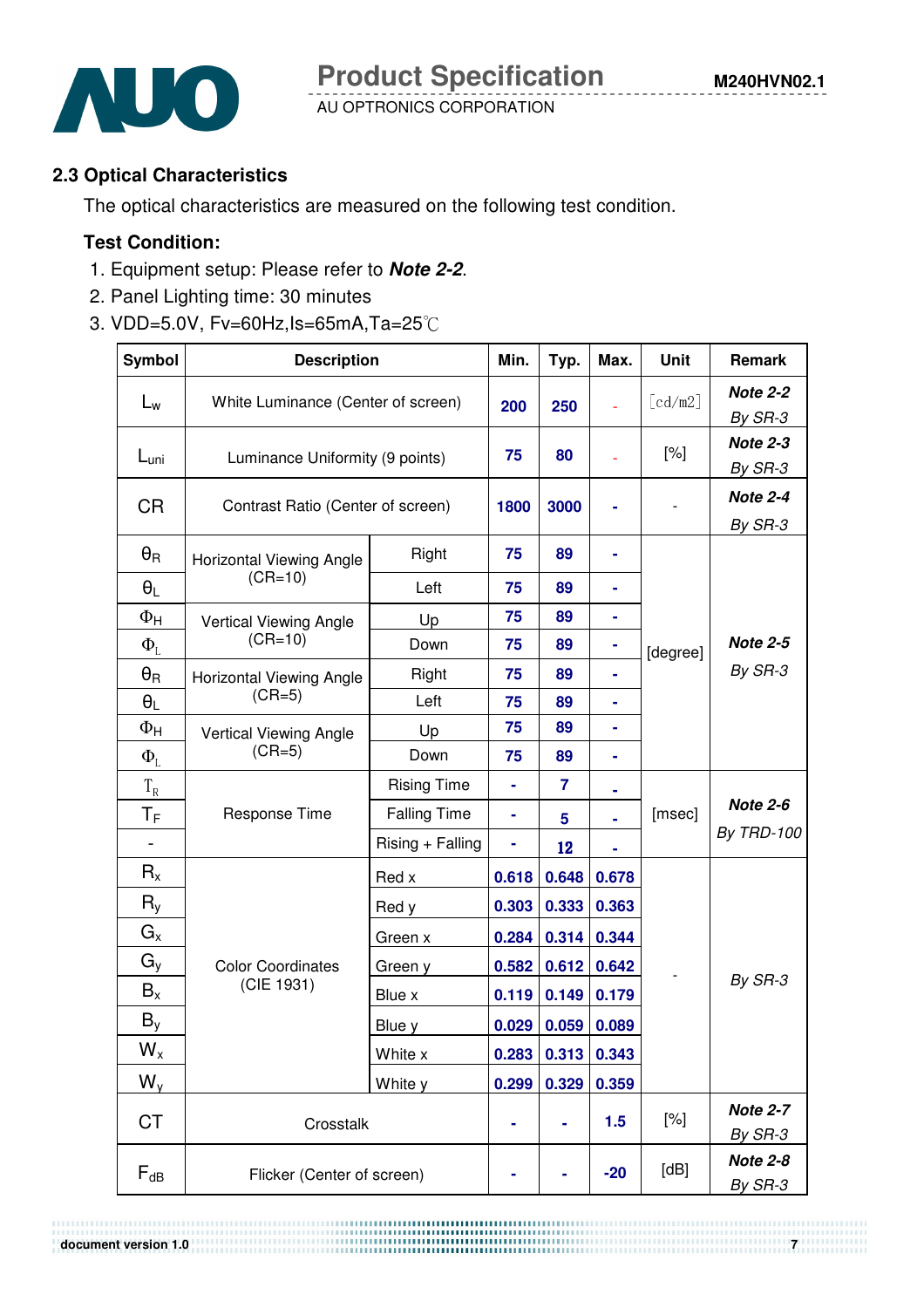

**M240HVN02.1**

**Note 2-2:** Equipment setup :





#### **Definition:**

Luminance Uniformity = 
$$
\frac{\text{Minimum Luminance of 9 Points (P1 ~ P9)}}{\text{Maximum Luminance of 9 Points (P1 ~ P9)}}
$$

*a.Test pattern: White Pattern*

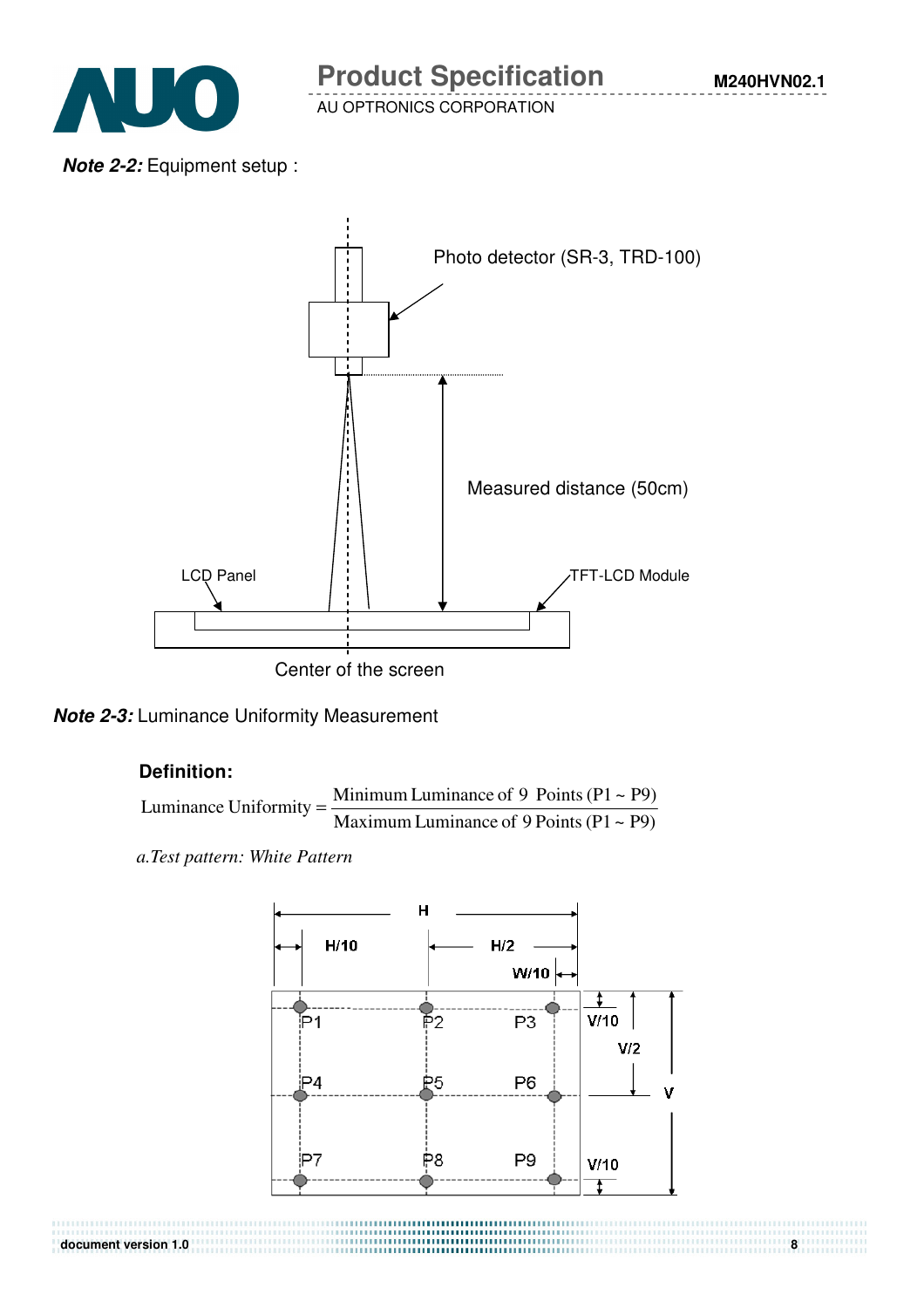

**Note 2-4:** Contrast Ratio Measurement

#### **Definition:**

Luminance of Black pattern Contrast Ratio  $=$  Luminance of White pattern

a. Measured position: Center of screen (P5) & perpendicular to the screen  $(\theta = \phi = 0^{\circ})$ 

**Note 2-5:** Viewing angle measurement

**Definition:** The angle at which the contrast ratio is greater than 10 & 5 .

a. Horizontal view angle: Divide to left & right  $(\theta_1 \& \theta_R)$ Vertical view angle: Divide to up & down ( $\Phi_H$  & $\Phi_L$ )



#### **Note 2-6:** Response time measurement

The output signals of photo detector are measured when the input signals are changed from "Black" to "White" (rising time,  $T_R$ ), and from "White" to "Black" (falling time,  $T_F$ ), respectively. The response time is interval between the 10% and 90% of optical response. (Black & White color definition: Please refer section 3.4.3)



#### **document version 1.0 9 <b>1.0 1.0 1.0 1.0 1.0 1.0 1.0 1.0 1.0 1.0 1.0 1.0 1.0 1.0 1.0 1.0 1.0 1.0 1.0 1.0 1.0 1.0 1.0 1.0 1.0 1.0 1.0 1.0 1.0 1.0 1.0 1.0 1.0**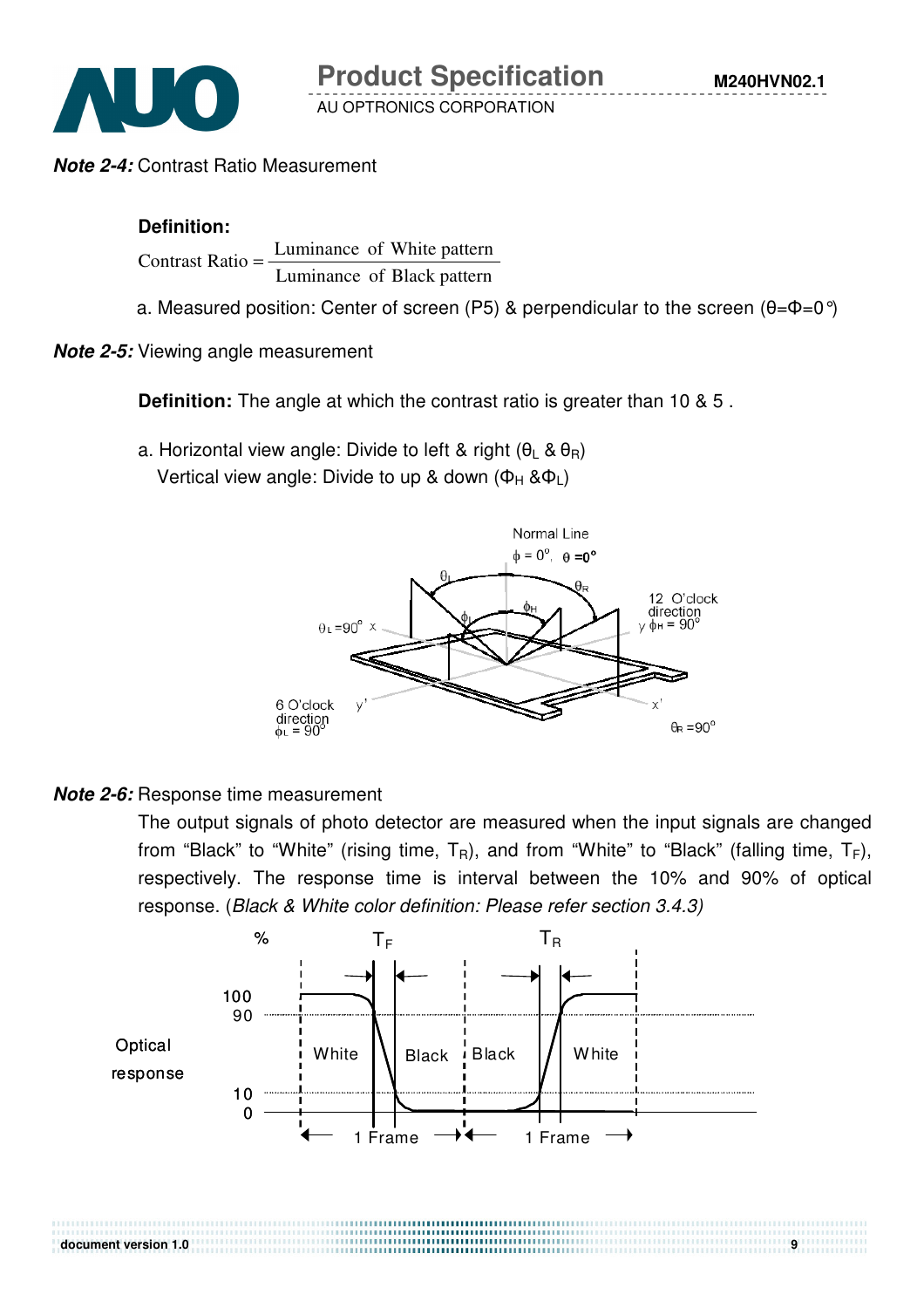

#### **Note 2-7:** Crosstalk measurement

#### **Definition:**

 $CT = Max. (CT<sub>H</sub>, CT<sub>V</sub>)$ ;

**Where** 

a.Maximum Horizontal Crosstalk :

 $CT_H = \text{Max.}$  (| Y<sub>BL</sub> – Y<sub>AL</sub> | / Y<sub>AL</sub> × 100 %, | Y<sub>BR</sub> – Y<sub>AR</sub> | / Y<sub>AR</sub> × 100 %); Maximum Vertical Crosstalk:

 $CT_V = Max.$  (|  $Y_{BU} - Y_{AU}$  | /  $Y_{AU} \times 100$  %, |  $Y_{BD} - Y_{AD}$  | /  $Y_{AD} \times 100$  %);

b.  $Y_{A1}$ ,  $Y_{AD}$ ,  $Y_{AI}$ ,  $Y_{AB}$  = Luminance of measured location without Black pattern  $Y_{BU}$ ,  $Y_{BD}$ ,  $Y_{BL}$ ,  $Y_{BR}$  = Luminance of measured location with Black pattern



### **Note 2-8:** Flicker measurement

a. Test pattern: It is listed as following.



R: Red, G: Green, B:Blue

b. Measured position: Center of screen (P5) & perpendicular to the screen  $(\theta = \phi = 0^{\circ})$ 

,,,,,,,,,,,,,,,,,,,,,,,,,,,,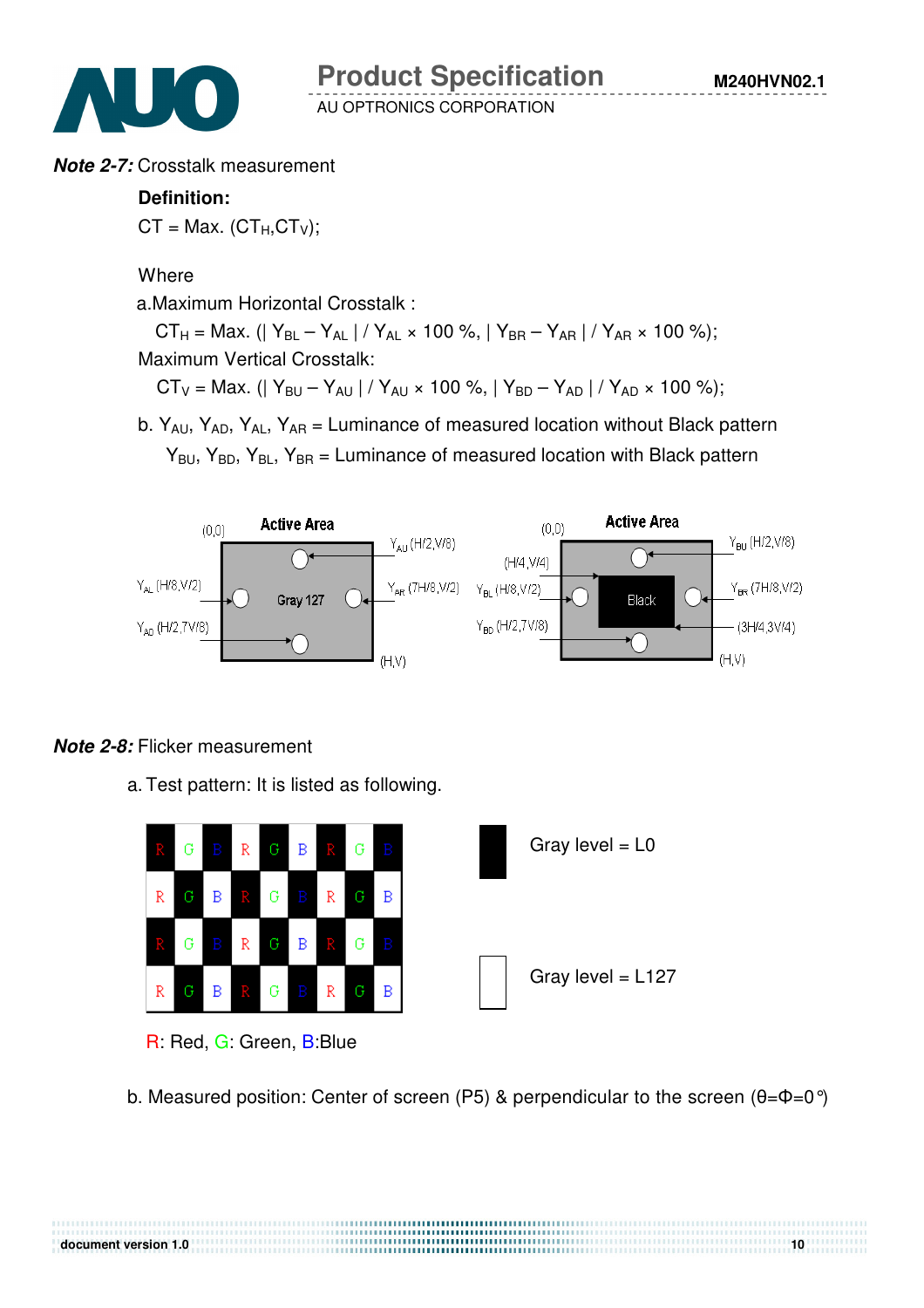

#### **3 TFT-LCD Module**

## **3.1 Block Diagram**

The following shows the block diagram of the **24** inch Color TFT-LCD Module.



**Control Board**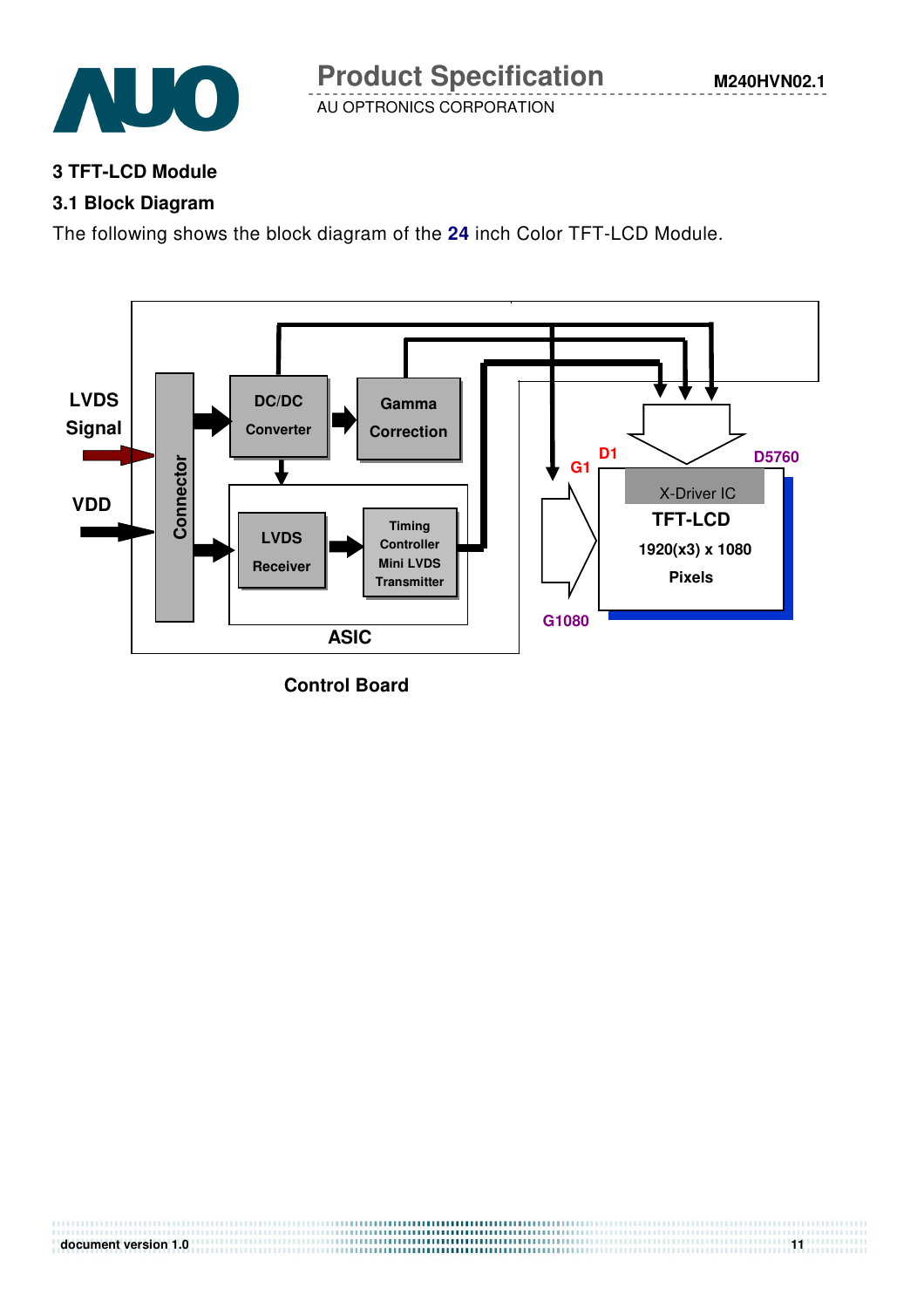

#### **3.2 Interface Connection**

#### **3.2.1 Connector Type**

| TFT-LCD Connector       | Manufacturer       | <b>P-TWO</b>                  | <b>STM</b>     |  |
|-------------------------|--------------------|-------------------------------|----------------|--|
|                         | <b>Part Number</b> | <b>AL230F-A0G1D-P</b>         | MSCKT2407P30HB |  |
|                         | Manufacturer       | <b>JAE</b>                    |                |  |
| <b>Mating Connector</b> | <b>Part Number</b> | <b>FI-X30HL (Locked Type)</b> |                |  |

## **3.2.2 Connector Pin Assignment**

| PIN#           | <b>Symbol</b>  | <b>Description</b>                                         | <b>Remark</b> |
|----------------|----------------|------------------------------------------------------------|---------------|
| 1              | <b>RxO0-</b>   | <b>Negative LVDS differential data input (Odd data)</b>    |               |
| $\overline{2}$ | <b>RxO0+</b>   | Positive LVDS differential data input (Odd data)           |               |
| 3              | <b>RxO1-</b>   | <b>Negative LVDS differential data input (Odd data)</b>    |               |
| 4              | <b>RxO1+</b>   | <b>Positive LVDS differential data input (Odd data)</b>    |               |
| 5              | <b>RxO2-</b>   | <b>Negative LVDS differential data input (Odd data)</b>    |               |
| $6\phantom{a}$ | <b>RxO2+</b>   | Positive LVDS differential data input (Odd data)           |               |
| $\overline{7}$ | <b>GND</b>     | <b>Power Ground</b>                                        |               |
| 8              | <b>RxOCLK-</b> | <b>Negative LVDS differential clock input (Odd clock)</b>  |               |
| 9              | RxOCLK+        | <b>Positive LVDS differential clock input (Odd clock)</b>  |               |
| 10             | <b>RxO3-</b>   | <b>Negative LVDS differential data input (Odd data)</b>    |               |
| 11             | <b>RxO3+</b>   | Positive LVDS differential data input (Odd data)           |               |
| 12             | <b>RxE0-</b>   | <b>Negative LVDS differential data input (Even data)</b>   |               |
| 13             | RxE0+          | Positive LVDS differential data input (Even data)          |               |
| 14             | <b>GND</b>     | <b>Power Ground</b>                                        |               |
| 15             | <b>RxE1-</b>   | <b>Negative LVDS differential data input (Even data)</b>   |               |
| 16             | $RxE1+$        | Positive LVDS differential data input (Even data)          |               |
| 17             | <b>GND</b>     | <b>Power Ground</b>                                        |               |
| 18             | <b>RxE2-</b>   | <b>Negative LVDS differential data input (Even data)</b>   |               |
| 19             | $RxE2+$        | Positive LVDS differential data input (Even data)          |               |
| 20             | <b>RxECLK-</b> | <b>Negative LVDS differential clock input (Even clock)</b> |               |
| 21             | RxECLK+        | <b>Positive LVDS differential clock input (Even clock)</b> |               |
| 22             | <b>RxE3-</b>   | <b>Negative LVDS differential data input (Even data)</b>   |               |
| 23             | $RxE3+$        | Positive LVDS differential data input (Even data)          |               |
| 24             | <b>GND</b>     | <b>Power Ground</b>                                        |               |
| 25             | <b>NC</b>      | No connection (for AUO test only. Do not connect)          |               |
| 26             | <b>NC</b>      | No connection (for AUO test only. Do not connect)          |               |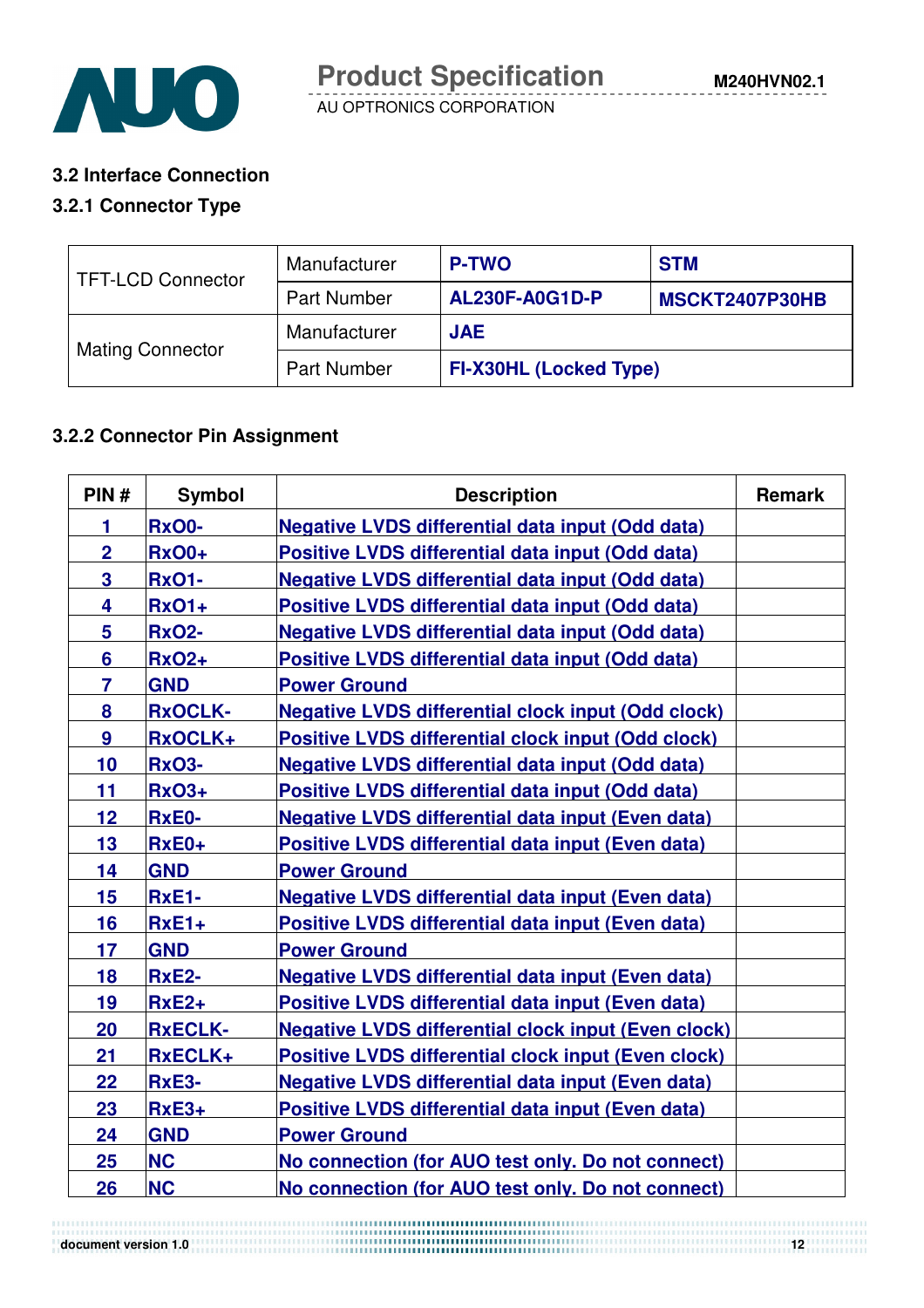

# **Product Specification**

AU OPTRONICS CORPORATION

| 27 | <b>NC</b>  | No connection (for AUO test only. Do not connect) |  |
|----|------------|---------------------------------------------------|--|
| 28 | <b>VDD</b> | <b>Power Supply Input Voltage</b>                 |  |
| 29 | <b>VDD</b> | <b>Power Supply Input Voltage</b>                 |  |
| 30 | <b>VDD</b> | <b>Power Supply Input Voltage</b>                 |  |

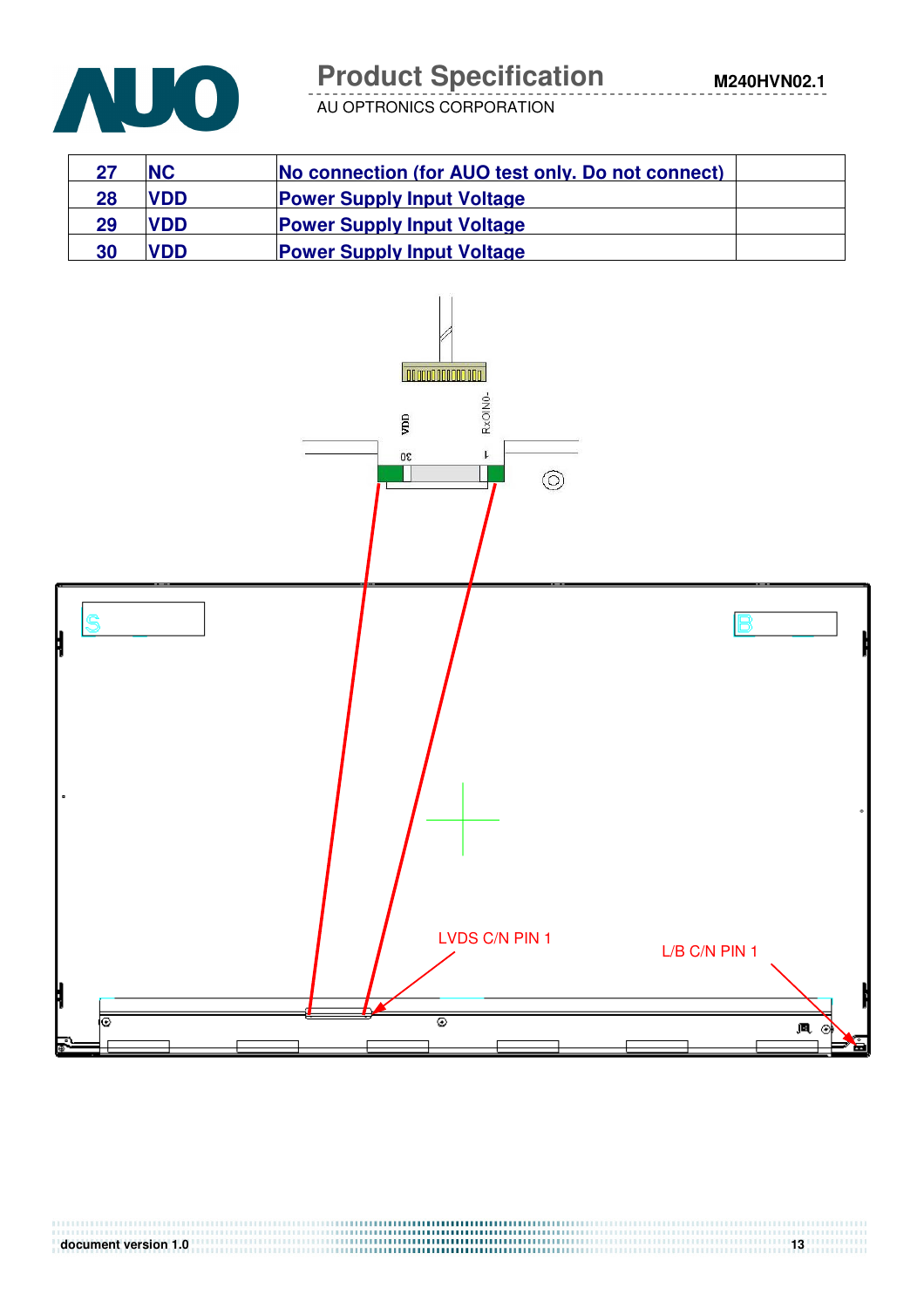#### **3.3 Electrical Characteristics**

#### **3.3.1 Absolute Maximum Rating**

Permanent damage may occur if exceeding the following maximum rating.

| <b>Symbol</b> | <b>Description</b>            | Min     | <b>Max</b> | <b>Unit</b> | <b>Remark</b>           |
|---------------|-------------------------------|---------|------------|-------------|-------------------------|
| VDD           | Power Supply<br>Input Voltage | GND-0.3 | 6.0        | [Volt]      | Ta=25 $^\circ\!{\rm C}$ |

### **3.3.2 Recommended Operating Condition**

| Symbol       | <b>Description</b>              | Min | <b>Typ</b> | <b>Max</b> | <b>Unit</b>        | <b>Remark</b>                         |
|--------------|---------------------------------|-----|------------|------------|--------------------|---------------------------------------|
| <b>VDD</b>   | Power supply<br>Input voltage   | 4.5 | 5.0        | 5.5        | [Volt]             |                                       |
| <b>IDD</b>   | Power supply                    |     | 1.1        | 1.3        | [A]                | VDD= 5.0V, All white Pattern, Fv=60Hz |
|              | Input Current (RMS)             |     | 1.2        | 1.4        | [A]                | VDD= 5.0V, All white Pattern, Fv=75Hz |
| <b>PDD</b>   | <b>VDD Power</b><br>Consumption |     | 5.5        | 6.5        | [Watt]             | VDD= 5.0V, All white Pattern, Fv=60Hz |
|              |                                 |     | 6.0        | 7.0        | [Watt]             | VDD= 5.0V, All white Pattern, Fv=75Hz |
| <b>IRush</b> | Inrush Current                  |     | ٠          | 3.0        | [A]                | Note 3-1                              |
| VDDrp        | Allowable VDD<br>Ripple Voltage |     |            | 500        | $\lceil mV \rceil$ | VDD= 5.0V, All white Pattern, Fv=75Hz |

**Note 3-1:** Inrush Current measurement:



## The duration of VDD rising time: 470us.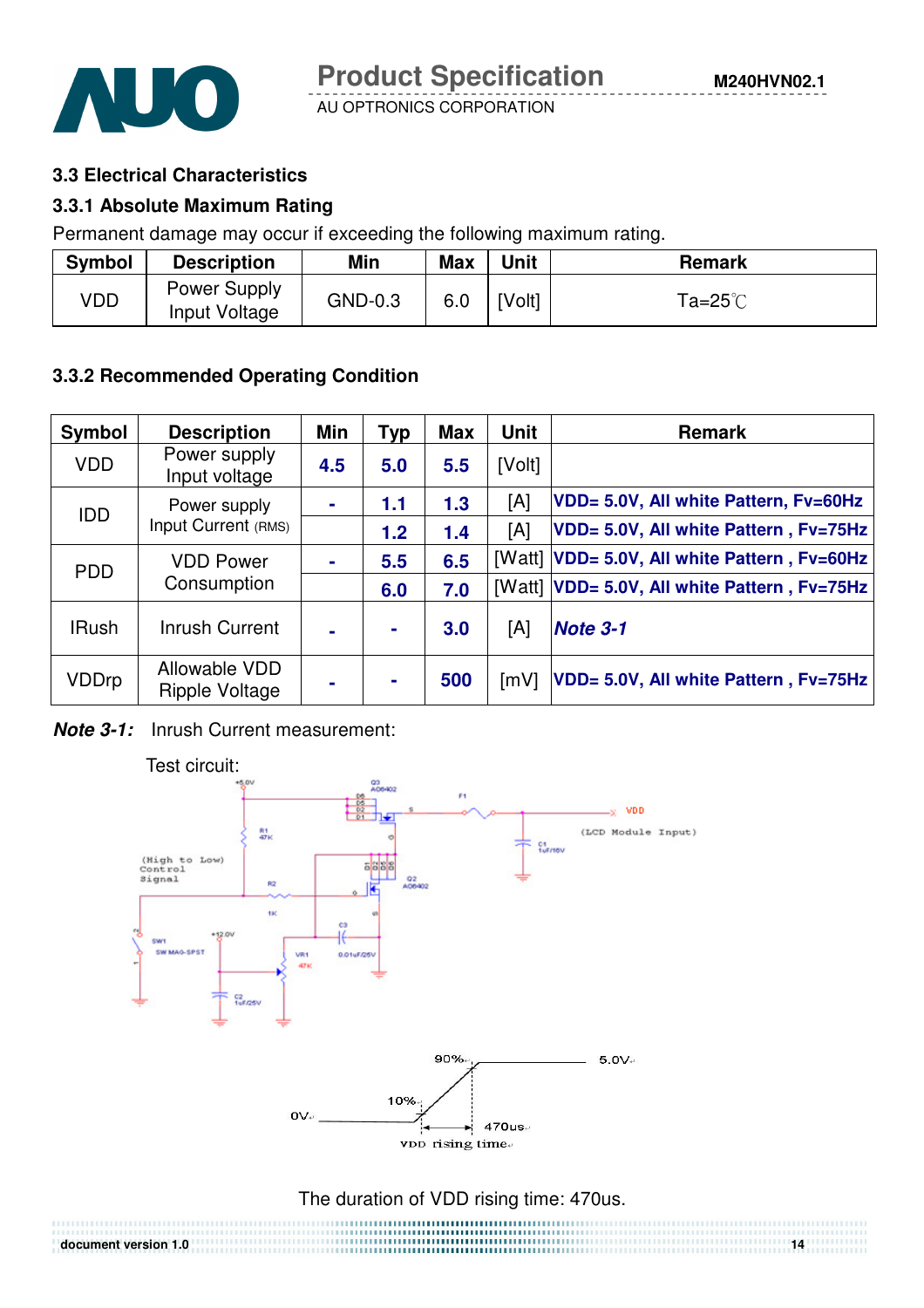

**Product Specification** 

AU OPTRONICS CORPORATION

#### **3.4 Signal Characteristics**

#### **3.4.1 LCD Pixel Format**



#### **3.4.2 LVDS Data Format**



#### **Note 3-2:**

- a.  $O = "Odd~Pixel~Data"$   $E = "Even~Pixel~Data"$
- b. Refer to 3.4.1 LCD pixel format, the 1st data is 1 (Odd Pixel Data), the 2<sup>nd</sup> data is 2 (Even Pixel Data) and the last data is 1920 (Even Pixel Data).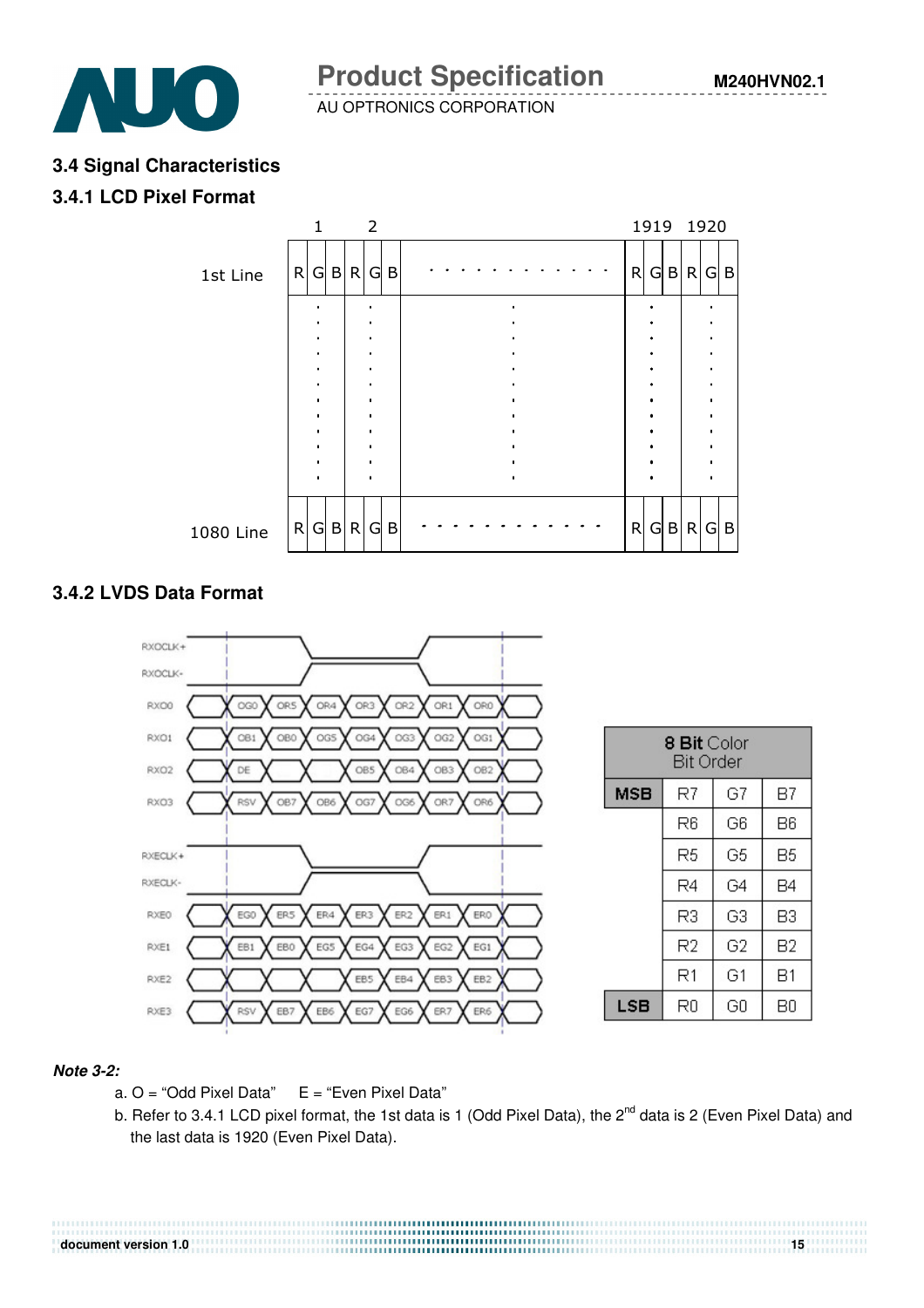

## **3.4.3 Color versus Input Data**

The following table is for color versus input data (8bit). The higher the gray level, the brighter the color.

|          |                          |                                     |                |                                 |                                       |                    |                |                      |                                        |         |              |                | Color Input Data |                      |                      |                      |              |                      |                      |             |           |                |              |                           |                |       |
|----------|--------------------------|-------------------------------------|----------------|---------------------------------|---------------------------------------|--------------------|----------------|----------------------|----------------------------------------|---------|--------------|----------------|------------------|----------------------|----------------------|----------------------|--------------|----------------------|----------------------|-------------|-----------|----------------|--------------|---------------------------|----------------|-------|
| Color    | Gray<br>Level            | RED data<br>(MSB: R7, LSB: R0)      |                |                                 | <b>GREEN</b> data<br>(MSB:G7, LSB:G0) |                    |                |                      | <b>BLUE</b> data<br>(MSB: B7, LSB: B0) |         |              |                |                  | Remark               |                      |                      |              |                      |                      |             |           |                |              |                           |                |       |
|          |                          | R7                                  | <b>R6</b>      | R <sub>5</sub>                  | R4                                    | R3                 | R <sub>2</sub> | R <sub>1</sub>       | R <sub>0</sub>                         | G7      | G6           | G5 $ $         | G4               | G3                   | G <sub>2</sub>       | G1                   | GO           | B7                   | <b>B6</b>            | <b>B5</b>   | <b>B4</b> | B <sub>3</sub> | B2           | <b>B1</b>                 | B <sub>0</sub> |       |
| Black    | $\overline{\phantom{a}}$ | 0                                   | $\mathbf{0}$   | $\Box$                          | $\Box$                                | $\Box$             | $\Box$         | $\Box$               | 0                                      | 0       | 0            | $\overline{0}$ | $\mathbf 0$      | $\mathbf 0$          | 0                    | $\Box$               | 0            | $\mathbf 0$          | 0.                   | $\mathbf 0$ | 0         | $\mathbf{0}$   | $\mathbf 0$  | 0                         | $\overline{0}$ |       |
| White    | $\overline{\phantom{a}}$ | 1                                   | 1              | 1                               | 1                                     | 1                  | 1              | 1                    | 1                                      | 1       | 1            | $\mathbf{1}$   | 1                | $\mathbf{1}$         | 1                    | $\mathbf{1}$         | 1            | $\mathbf 1$          | -1                   | 1           | 1         | $\mathbf{1}$   | 1            |                           | 1              |       |
| Gray 127 | $\overline{\phantom{a}}$ | $\Box$                              | 1              | $\mathbf{1}$                    | 1                                     | 1                  | 1              | 1                    | 1                                      | 0       | $\mathbf{1}$ | $\mathbf{1}$   | 1                | $\mathbf{1}$         | 1                    | $\mathbf{1}$         | $\mathbf{1}$ | $\mathbf{0}$         | 1                    | 1           | 1         | $\mathbf{1}$   | $\mathbf{1}$ |                           | 1              |       |
|          | LO                       | 0                                   | $\mathbf{0}$   | $\Omega$                        | n                                     | Ð                  | n              | Ω                    | 0                                      | $\Box$  | 0.           | $\Box$         | $\Box$           | $\Box$               | $\Box$               | $\Box$               | 0            | $\Omega$             | 0                    | $\Box$      | 0         | 0              | $\Box$       | 0                         | $\mathbf{0}$   | Black |
| Red      | ÷                        | ×.                                  | $\epsilon$     | ×                               | $\sim$                                | $\sim$             | $\sim$<br>÷.   | $\epsilon$           | $\sim$                                 | $\cdot$ | ÷            | ÷              | ÷                | ÷                    | $\ddot{\phantom{a}}$ | $\ddot{\phantom{a}}$ | ÷            | $\ddot{\phantom{a}}$ | $\cdot$              | ÷           | $\cdot$   | ÷              | ÷            | $\cdot$                   | ÷              |       |
|          | L <sub>255</sub>         |                                     | 1              | 1                               | 1                                     | 1                  | 1              | 1                    | 1                                      | 0       | 0            | $\Box$         | 0                | $\Box$               | $\Box$               | $\Box$               | 0            | 0                    | 0.                   | 0           | 0         | 0              | 0            | 0                         | $\mathbf{0}$   |       |
|          | LO.                      | 0                                   | 0              | 0                               | 0                                     | 0                  | 0              | 0                    | 0                                      | 0       | 0            | 0              | 0                | 0                    | 0                    | 0                    | 0            | 0                    | 0                    | 0           | 0         | 0              | 0            | 0                         | 0              | Black |
| Green    | $\cdot$                  | $\cdot$                             | ÷              | $\cdot$<br>$\ddot{\phantom{1}}$ | ÷                                     | $\cdot$<br>$\cdot$ | ÷              | $\ddot{\phantom{a}}$ | ÷                                      |         | ÷            |                | ÷                | $\bullet$<br>×       | ÷                    | t                    | ÷            | t                    | $\ddot{\phantom{a}}$ | ÷           | ٠<br>×,   | ÷              | ÷            | $\cdot$<br>$\overline{a}$ | ÷              |       |
|          | L <sub>255</sub>         | 0                                   | 0              | 0                               | n.                                    | 0                  | 0              | 0                    | 0                                      | 1       | 1            | 1              | 1                | 1                    | 1                    | -1                   | 1            | 0                    | 0                    | 0           | 0         | 0              | 0            | 0.                        | 0              |       |
|          | LO.                      | $\Box$                              | $\Box$         | $\Box$                          | $\Box$                                | $\Box$             | $\Box$         | $\Box$               | $\Box$                                 | $\Box$  | $\Box$       | $\Box$         | $\Box$           | $\Box$               | $\Box$               | 0                    | 0            | $\Omega$             | $\Omega$             | $\Box$      | 0         | $\Omega$       | $\Omega$     | 0                         | $\mathbf{0}$   | Black |
| Blue     | ٠                        | $\cdot$<br>$\overline{\phantom{a}}$ | $\ddot{\cdot}$ | ÷                               | $\ddot{\phantom{a}}$                  | ÷                  | ÷              | ÷                    | ÷                                      | ÷       | ÷            | ÷              | ÷                | $\ddot{\phantom{a}}$ | ÷                    | ÷                    | ÷            | t                    |                      | t           | ×         | ÷              | t            |                           | ÷              |       |
|          | L <sub>255</sub>         | 0                                   | $\mathbf{0}$   | 0                               | $\Box$                                | 0                  | 0              | 0                    | 0                                      | 0       | 0            | 0              | 0                | 0                    | 0                    | 0                    | 0            | 1                    | 1                    | 1           |           | 1              | 1            |                           | 1              |       |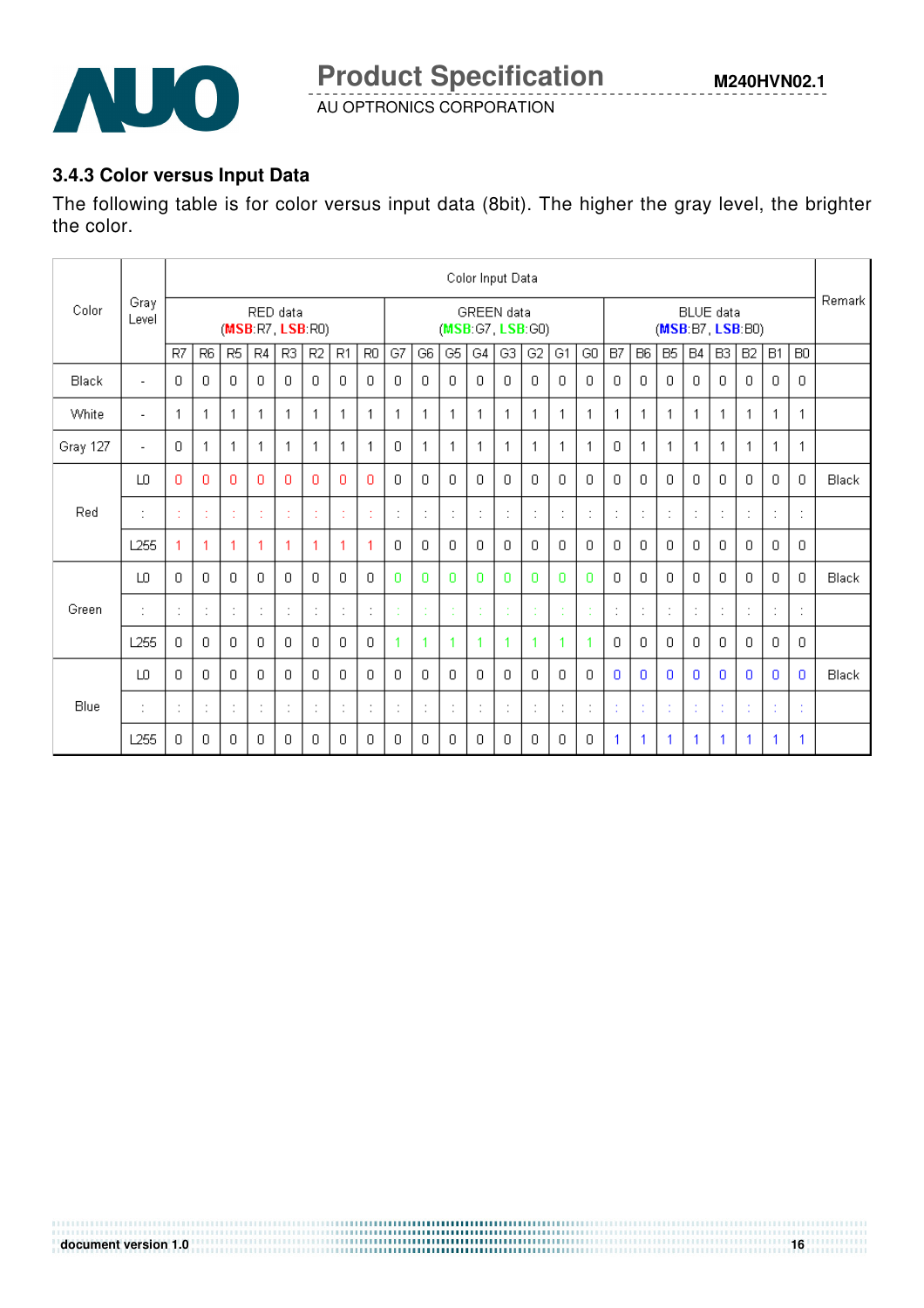



#### **3.4.4 LVDS Specification**

#### **a. DC Characteristics:**

| Symbol          | <b>Description</b>                               | Min    | Typ            | <b>Max</b> | <b>Units</b> | <b>Condition</b>            |
|-----------------|--------------------------------------------------|--------|----------------|------------|--------------|-----------------------------|
| V <sub>TH</sub> | <b>LVDS Differential</b><br>Input High Threshold | $\sim$ | $\blacksquare$ | $+100$     | [mV]         | $V_{CM} = 1.2V$             |
| $V_{TL}$        | <b>LVDS Differential</b><br>Input Low Threshold  | $-100$ | $\blacksquare$ |            | [mV]         | $V_{CM} = 1.2V$             |
| $V_{ID}$        | <b>LVDS Differential</b><br>Input Voltage        | 100    | $\blacksquare$ | 600        | [mV]         |                             |
| $V_{CM}$        | <b>LVDS Common Mode</b><br>Voltage               | $+1.0$ | $+1.2$         | $+1.5$     | [V]          | $V_{TH}$ - $V_{TL}$ = 200mV |

## **LVDS Signal Waveform:**

Use RxOCLK- & RxOCLK+ as example.

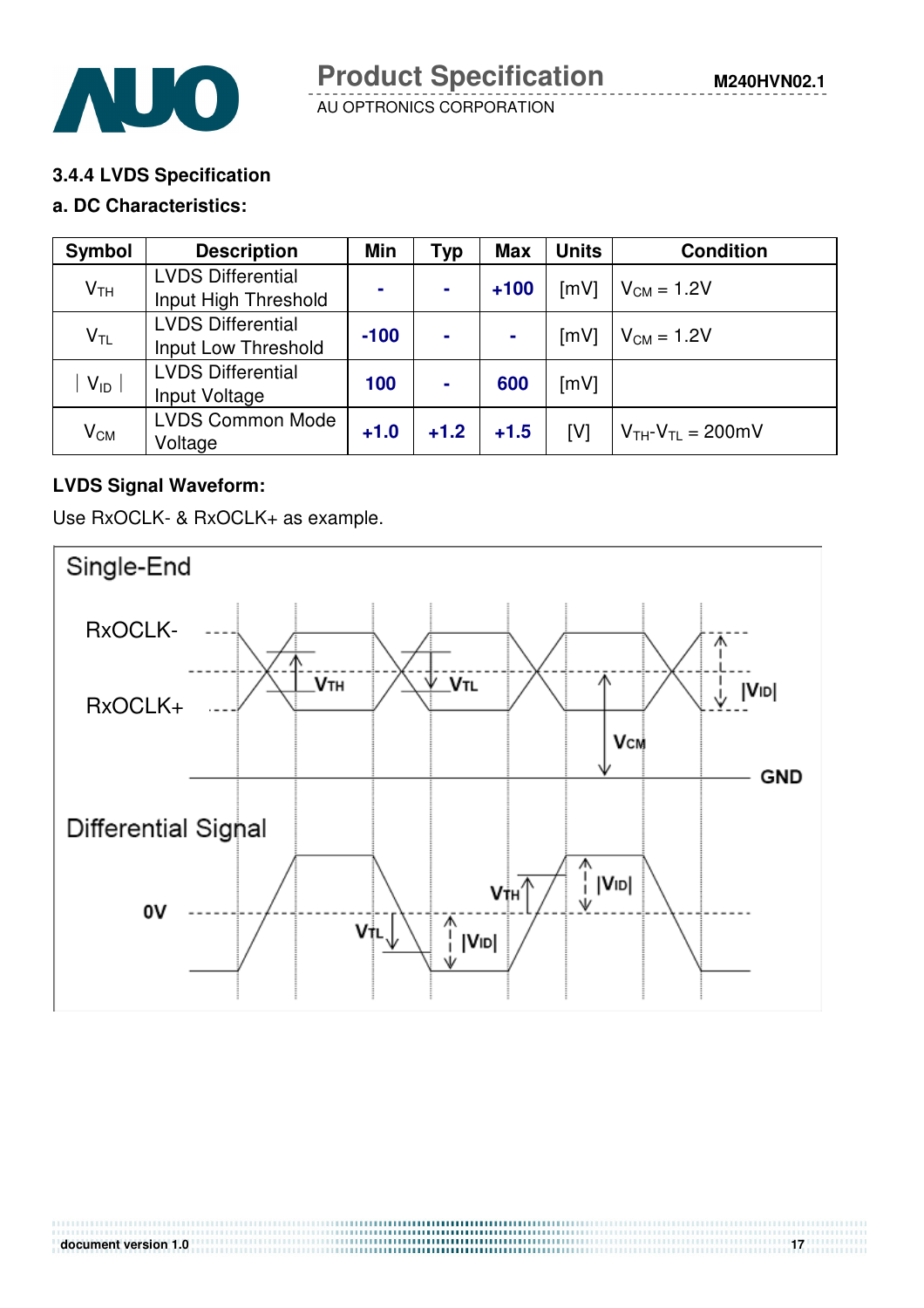

**M240HVN02.1**

## **b. AC Characteristics:**

| Symbol           | <b>Description</b>                                                       | Min | <b>Max</b> | <b>Unit</b> | <b>Remark</b> |
|------------------|--------------------------------------------------------------------------|-----|------------|-------------|---------------|
| $F_{DEV}$        | Maximum deviation of<br>input clock frequency<br>during Spread Spectrum  |     | ± 3        | $\%$        |               |
| F <sub>MOD</sub> | Maximum modulation<br>frequency of input clock<br>during Spread Spectrum |     | 200        | <b>KHz</b>  |               |



< Spread Spectrum> Time

Fclk: LVDS Clock Frequency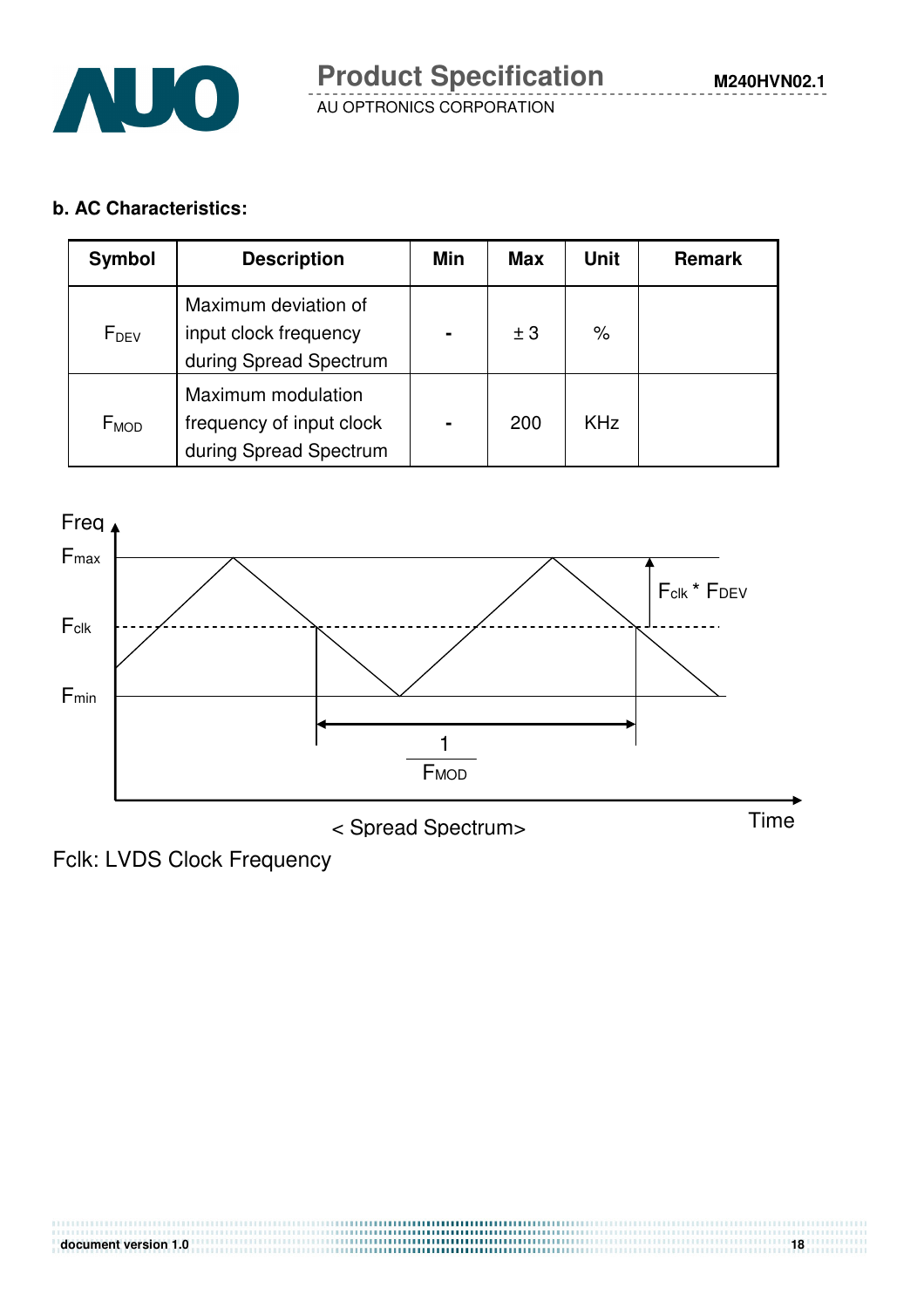

## **3.4.5 Input Timing Specification**

It only support DE mode, and the input timing are shown as the following table.

| <b>Symbol</b> | <b>Description</b>        | Min.            | Typ.              | Max. | Unit | <b>Remark</b> |                 |
|---------------|---------------------------|-----------------|-------------------|------|------|---------------|-----------------|
| Tv            |                           | Period          | 1092              | 1130 | 1793 | Th            |                 |
| Tdisp (v)     | <b>Vertical Section</b>   | Active          | 1080              | 1080 | 1080 | Th            |                 |
| Tblk $(v)$    |                           | <b>Blanking</b> | $12 \overline{ }$ | 50   | 713  | Th            |                 |
| Fv            |                           | Frequency       | 50                | 60   | 76   | <b>Hz</b>     |                 |
| Th            |                           | Period          | 1004              | 1050 | 1100 | <b>Tclk</b>   |                 |
| Tdisp (h)     | <b>Horizontal Section</b> | Active          | 960               | 960  | 960  | <b>Tclk</b>   |                 |
| Tblk $(h)$    |                           | <b>Blanking</b> | 44                | 90   | 140  | <b>Tclk</b>   |                 |
| Fh            |                           | Frequency       | 55                | 68   | 90   | <b>KHz</b>    | <b>Note 3-3</b> |
| <b>Tclk</b>   | <b>LVDS Clock</b>         | Period          | 11.1              | 14.0 | 18.2 | ns            | $1/F$ clk       |
| <b>Fclk</b>   |                           | Frequency       | 54.8              | 71.2 | 90.0 | <b>MHz</b>    | Note 3-4        |

**Note 3-3:** The equation is listed as following. Please don't exceed the above recommended value.

Fh (Min.) = Fclk (Min.) / Th (Min.); Fh  $(Typ.)$  = Fclk  $(Typ.)$  / Th  $(Typ.)$ ; Fh  $(Max.)$  Fclk  $(Max.)$  / Th  $(Min.)$ ;

**Note 3-4:** The equation is listed as following. Please don't exceed the above recommended value.

,,,,,,,,,,,,,,,,,,,,,,,,,,,,,,,,,

Fclk (Min.) = Fv (Min.) x Th (Min.) x Tv (Min.); Fclk  $(Typ.) = Fv(Typ.) \times Th(Typ.) \times Tv(Typ.);$ Fclk (Max.) = Fv (Max.) x Th (Typ.) x Tv (Typ.);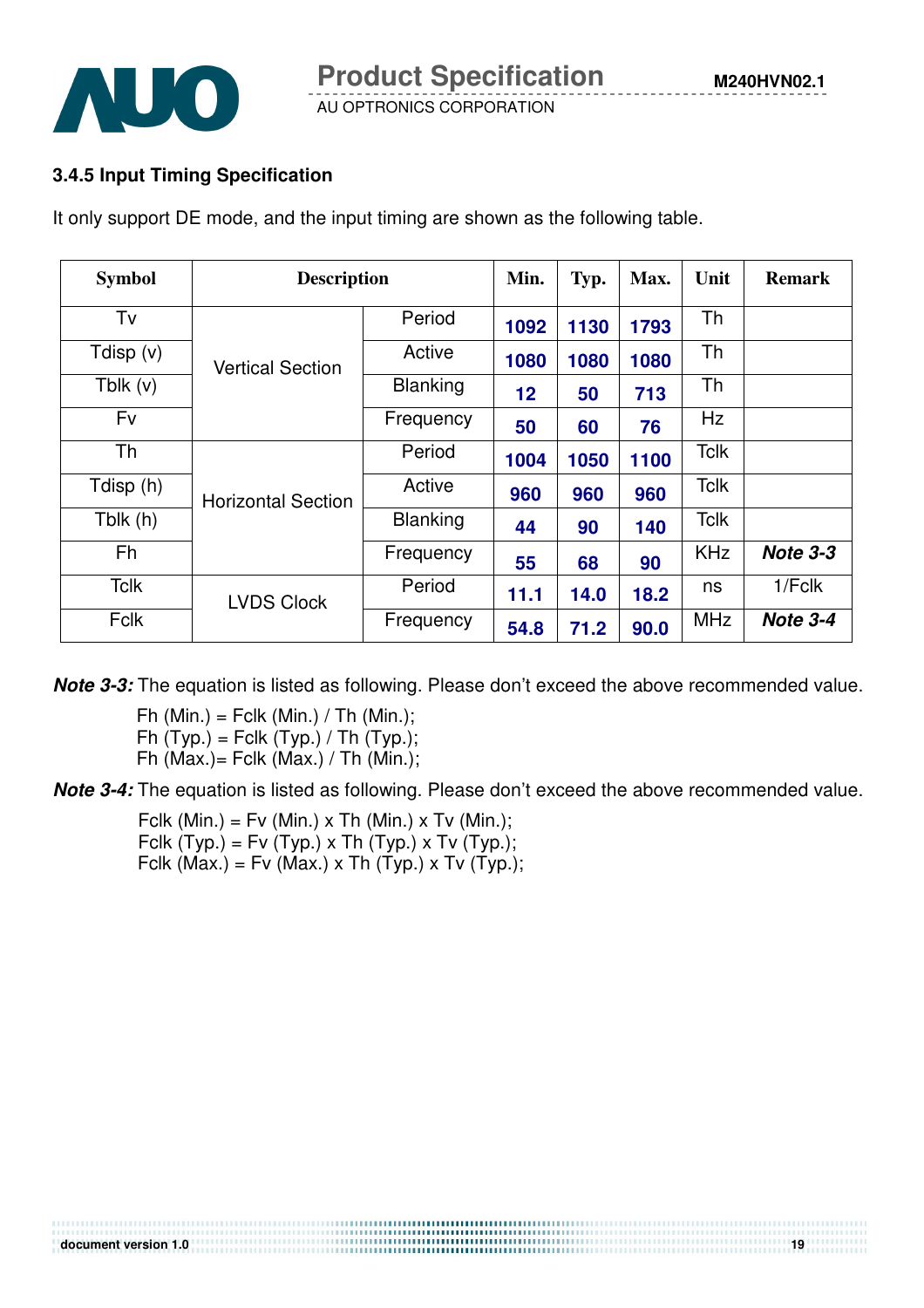

**Product Specification** 

AU OPTRONICS CORPORATION

**M240HVN02.1**

### **3.4.6 Input Timing Diagram**

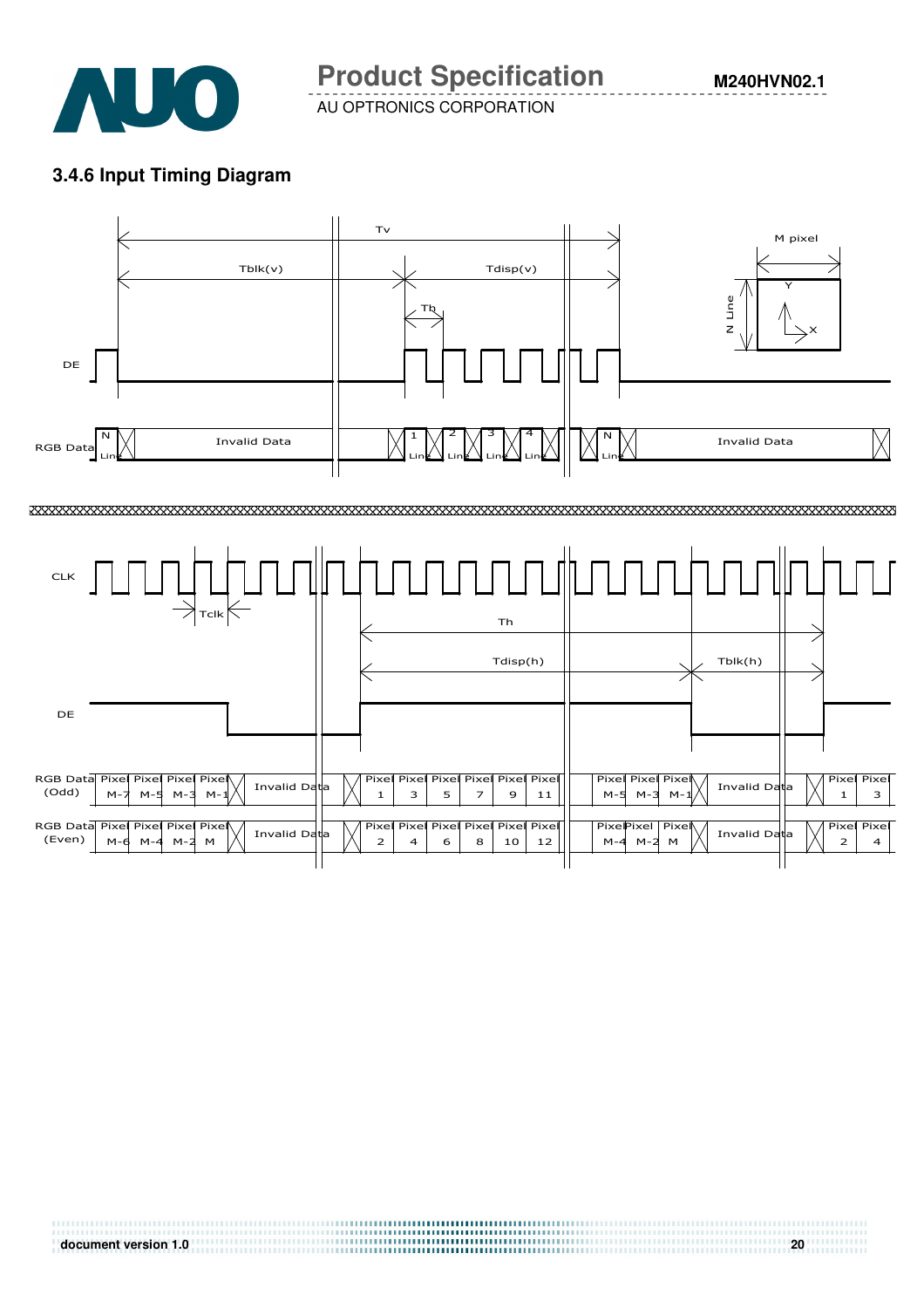

## **3.5 Power ON/OFF Sequence**

VDD power,LVDS signal and backlight on/off sequence are as following. LVDS signals from any system shall be Hi-Z state when VDD is off.



### **Power Sequence Timing**

| Symbol         |                  | <b>Value</b>   |      | <b>Remark</b> |                                    |
|----------------|------------------|----------------|------|---------------|------------------------------------|
|                | Min.<br>Typ.     |                | Max. | <b>Unit</b>   |                                    |
| T1             | 0.5              | $\blacksquare$ | 10   | [ms]          |                                    |
| T <sub>2</sub> | $\boldsymbol{0}$ | $\sim$         | 50   | [ms]          |                                    |
| T <sub>3</sub> | 500              | $\sim$         | ٠    | [ms]          |                                    |
| T <sub>4</sub> | 100              | $\blacksquare$ | ٠    | [ms]          |                                    |
| T <sub>5</sub> | $\bf{0}$         |                | 50   | [ms]          | <b>Note 3-5</b><br><b>Note 3-6</b> |
| T <sub>6</sub> | 5                | ٠              | 150  | [ms]          | Note 3-6                           |
| Т7             | 1000             | ٠              | ٠    | [ms]          |                                    |

**Note 3-5** : Recommend setting T5 = 0ms to avoid electronic noise when VDD is off.

**Note 3-6 :** During T5 and T6 period , please keep the level of input LVDS signals with Hi-Z state.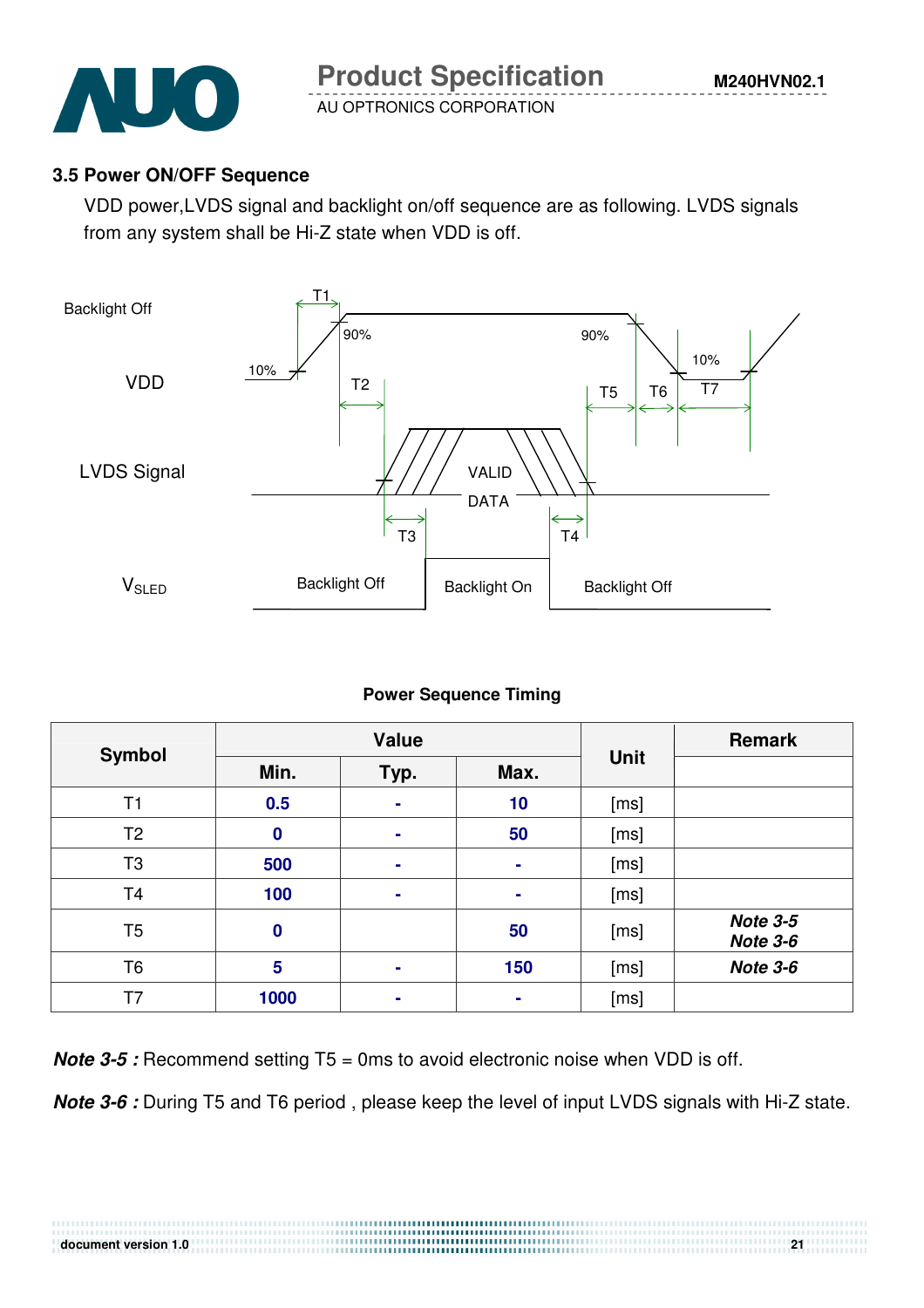

## **4 Backlight Unit**

## **4.1 Block Diagram**

The following shows the block diagram of the 24 inch Backlight Unit. And it includes 56 pcs LED in the LED light bar. (4 strings and 14 pcs LED of one string).

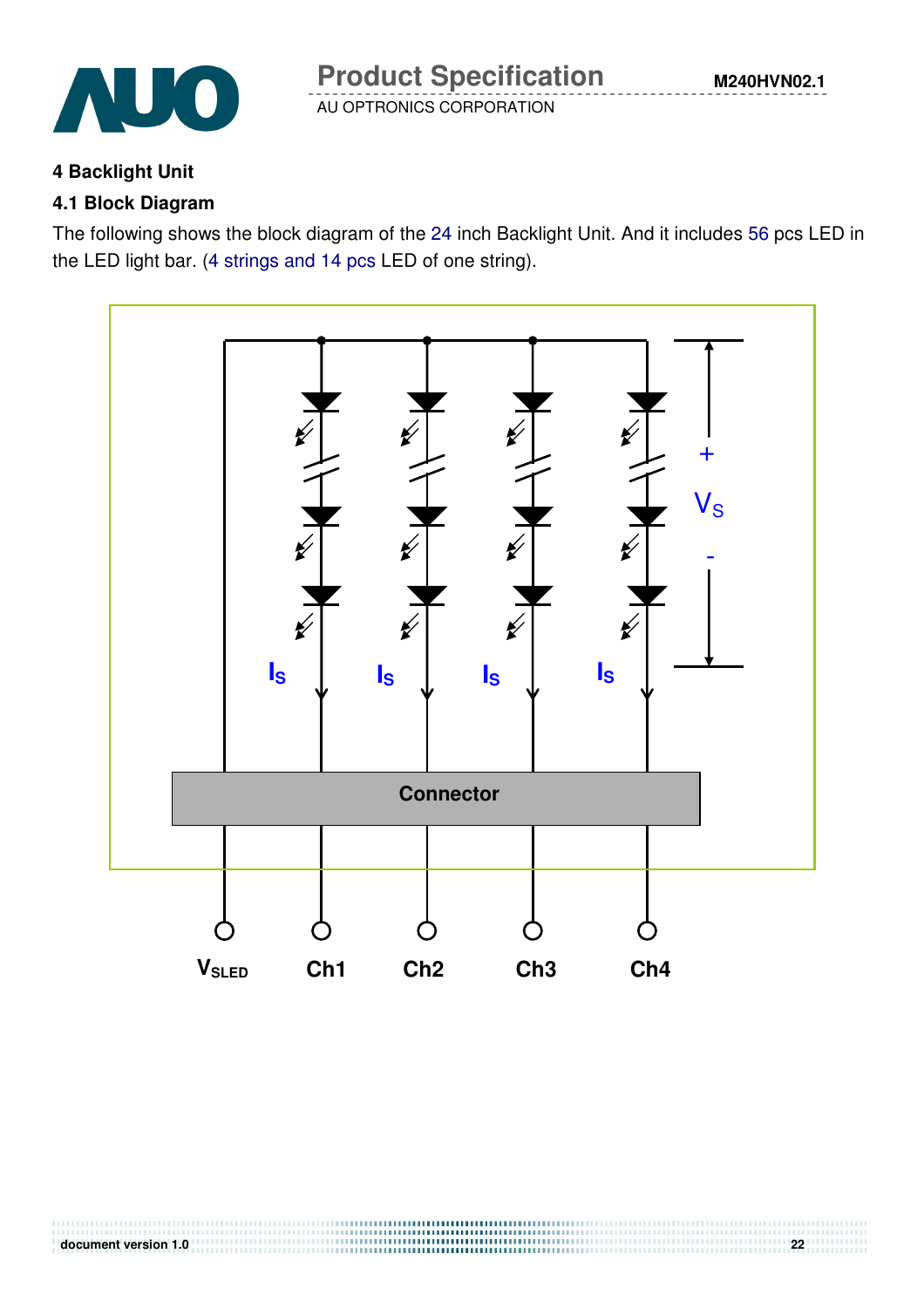

#### **4.2 Interface Connection**

#### **4.2.1 Connector Type**

| <b>Backlight Connector</b> | Manufacturer       | <b>ENTERY INDUSTRIAL CO., LTD.</b>                                            |  |  |  |
|----------------------------|--------------------|-------------------------------------------------------------------------------|--|--|--|
|                            | <b>Part Number</b> | 3707K-S06N-21R (Wire Harness)                                                 |  |  |  |
|                            | Manufacturer       | <b>ENTERY INDUSTRIAL CO., LTD.</b>                                            |  |  |  |
| <b>Mating Connector</b>    | <b>Part Number</b> | H112K-P06N-11B (Locked Type, White) or<br>H112K-P06N-13B (Locked Type, Black) |  |  |  |

#### **Backlight Connector dimension:**

 $H \times V \times D = 13.9 \times 3.00 \times 4.25$ , *Pitch* = 1.0(*unit* = *mm*)



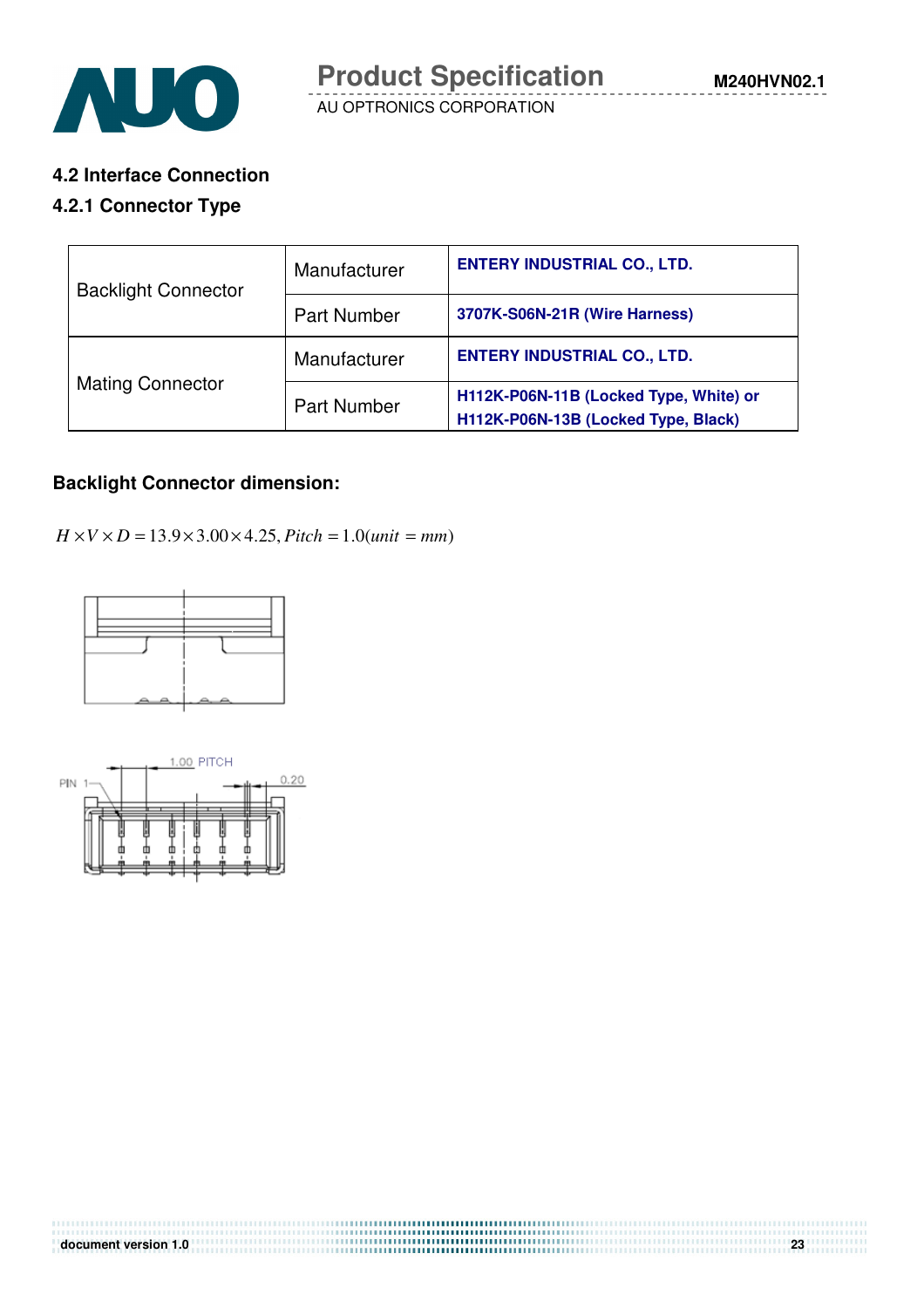



AUO



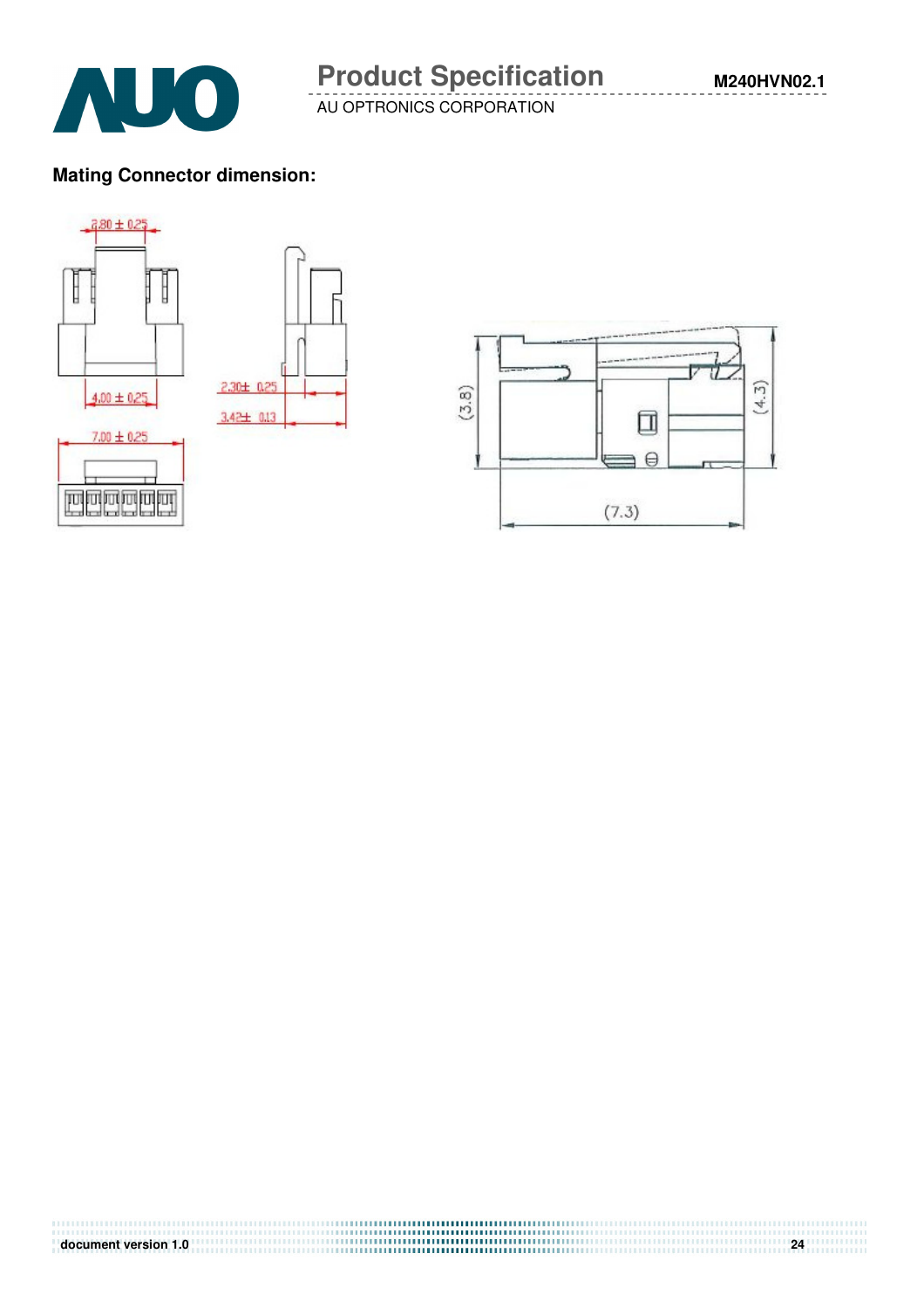

## **4.2.2 Connector Pin Assignment**

| Pin#          | <b>Symbol</b>     | <b>Description</b>                        | <b>Remark</b> |
|---------------|-------------------|-------------------------------------------|---------------|
|               | Ch1               | LED Current Feedback Terminal (Channel 1) |               |
| $\mathcal{P}$ | Ch2               | LED Current Feedback Terminal (Channel 2) |               |
| 3             | V <sub>SLED</sub> | LED Power Supply Voltage Input Terminal   |               |
| 4             | $V_{SLED}$        | LED Power Supply Voltage Input Terminal   |               |
| 5             | Ch3               | LED Current Feedback Terminal (Channel 3) |               |
| 6             | Ch4               | LED Current Feedback Terminal (Channel 4) |               |

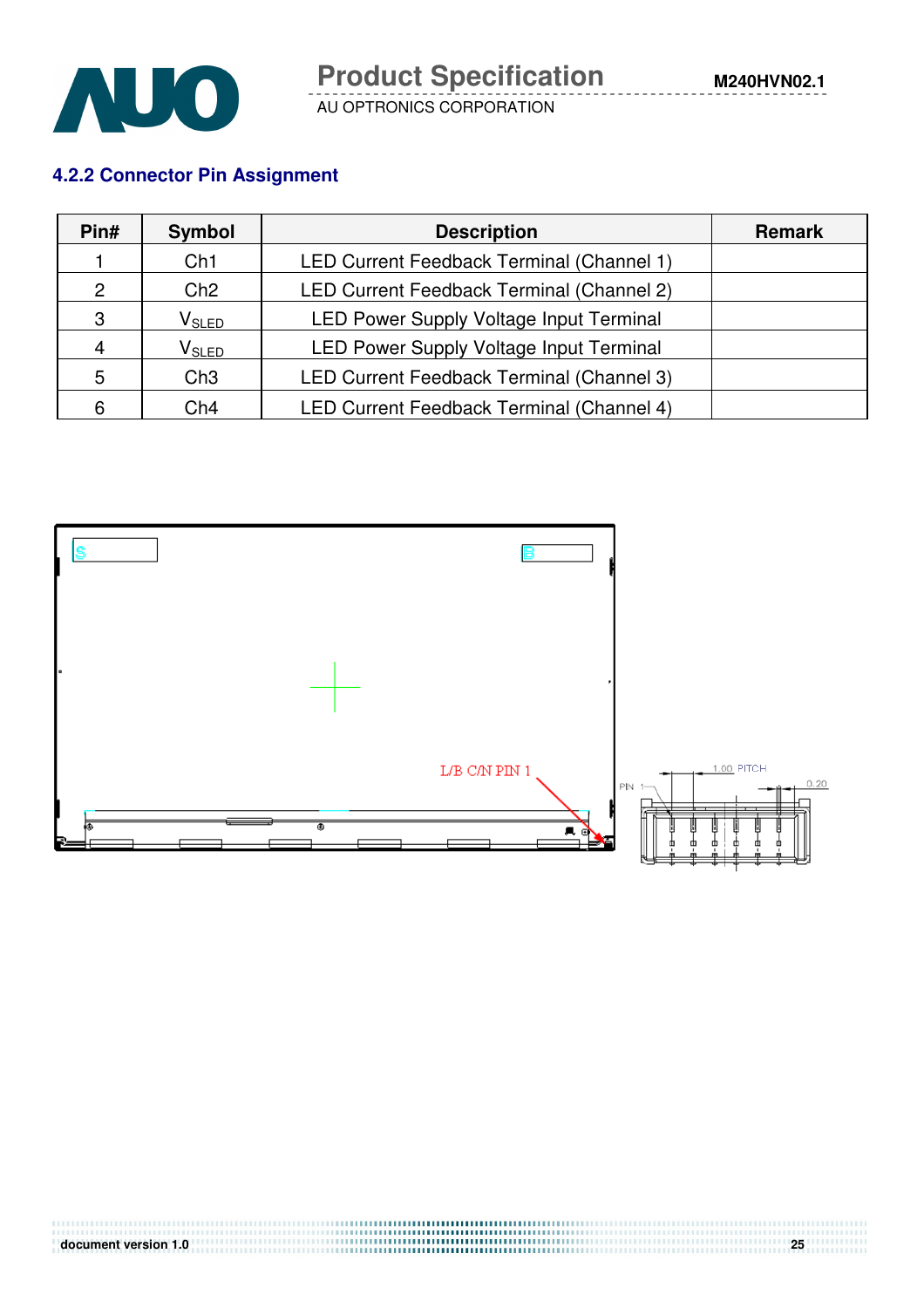



#### **4.3 Electrical Characteristics**

#### **4.3.1 Absolute Maximum Rating**

Permanent damage may occur if exceeding the following maximum rating.

|        |                           |     |            |             | (Ta=25℃)                                   |
|--------|---------------------------|-----|------------|-------------|--------------------------------------------|
| Symbol | <b>Description</b>        | Min | <b>Max</b> | <b>Unit</b> | <b>Remark</b>                              |
|        |                           |     | 150        | [mA]        | 100% duty ratio                            |
| Is     | <b>LED String Current</b> |     | 210        | [mA]        | Duty ratio $\leq 10\%$<br>Pulse time=10 ms |



Duty ratio= (A / B) X 100% ; (A: Pulse time, B: Period)

#### **4.3.2 Recommended Operating Condition**

Symbol **Description** | Min. | Typ. | Max. | Unit | Remark Is LED String Current  $\begin{vmatrix} 1 & 90 & 99 \end{vmatrix}$   $\begin{vmatrix} 90 & 99 \end{vmatrix}$   $\begin{vmatrix} 100\% & d^2 \end{vmatrix}$  ratio of LED chip Vs LED String Voltage **37.8 42 46.2** [Volt] Is=**90**mA @ 100% duty ratio; **Note 4-1**  <sup>∆</sup>Vs Maximum Vs Voltage Maximum Vs Voltage<br>Deviation of light bar **- - 2.8** [Volt] Is=90mA @ 100% duty ratio; **Note 4-2**  $P_{BIII}$ LED Light Bar Power Consumption **- 15.12 18.29** [Watt] **Note 4-3**   $LT_{\text{LED}}$  | LED Life Time  $\vert$  30,000 | - | - | [Hour] | Note 4-4

,,,,,,,,,,,,,,,,,,,,,,,,,,,,,,,,,

 $(Ta=25^{\circ}C)$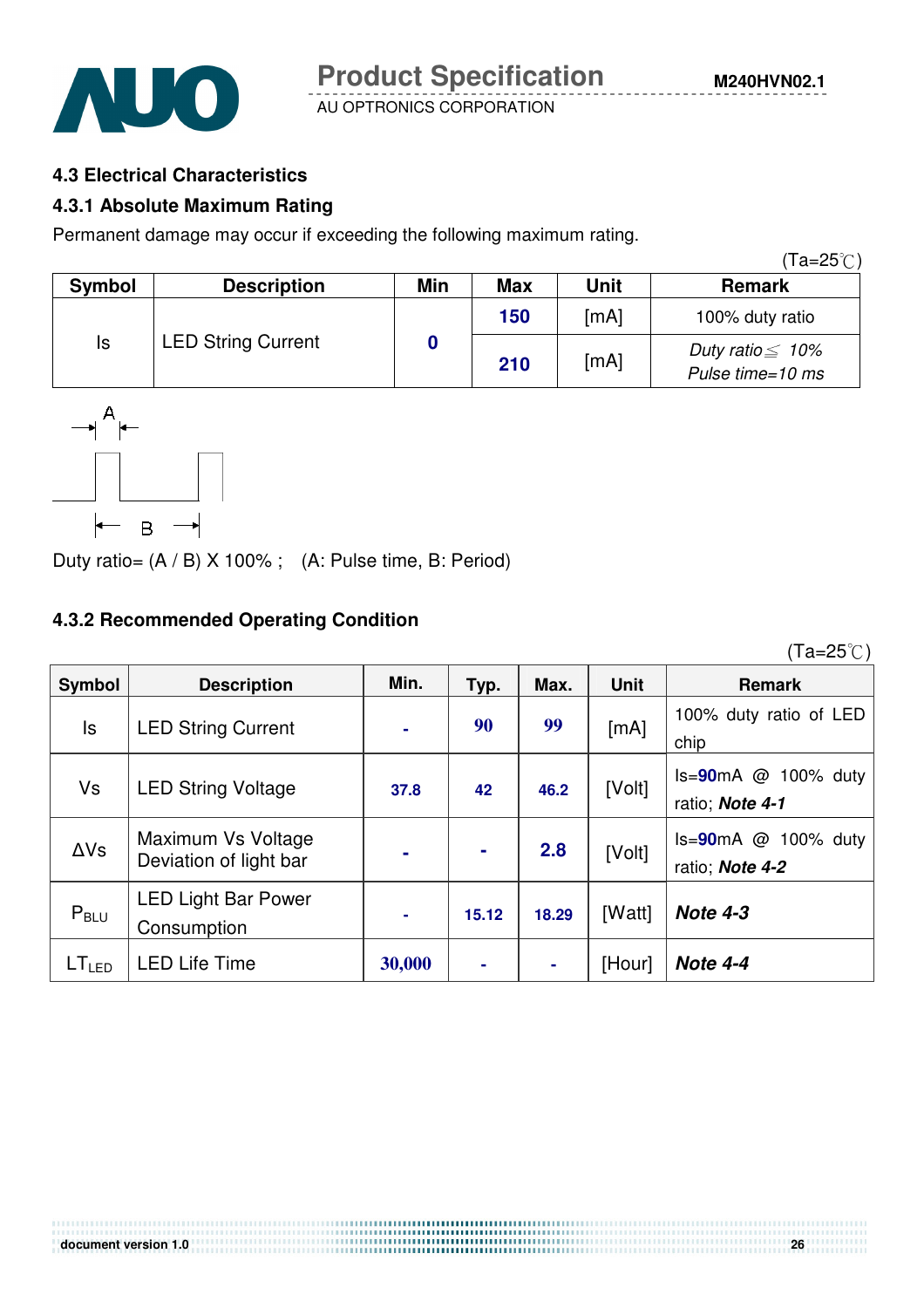**Note 4-1:** Vs  $(Typ.) = V_F(Typ.)$  X LED No. (one string);

a.  $V_F$ : LED chip forward voltage,  $V_F$  (Min.)=2.7V,  $V_F(Typ.)=3.0V$ ,  $V_F(Max.)=3.3V$ b. The same eugation to calculate Vs(Min.) & Vs (Max.) for respective  $V_F$  (Min.) &

 $V_F(Max.);$ 



**Note 4-2:**  $\Delta V$ s (Max.) =  $\Delta V$ <sub>F</sub> X LED No. (one string);

a.  $\Delta V_F$ : LED chip forward voltage deviation; (0.2 V, each Bin of LED V<sub>F</sub>)

,,,,,,,,,,,,,,,,,,,,,,,,,,,,,,,,

*Note 4-3:*  $P_{BLU}$  (Typ.) = Vs (Typ.) X Is (Typ.) X 4; (4 is total String No. of LED Light bar)

 $P_{BLU}$  (Max.) = Vs (Max.) X Is (Max.) X 4;

- Note 4-4: Definition of life time:
	- a. Brightness of LED becomes to 50% of its original value
	- b. Test condition:  $Is = 90mA$  and  $25^{\circ}C$  (Room Temperature)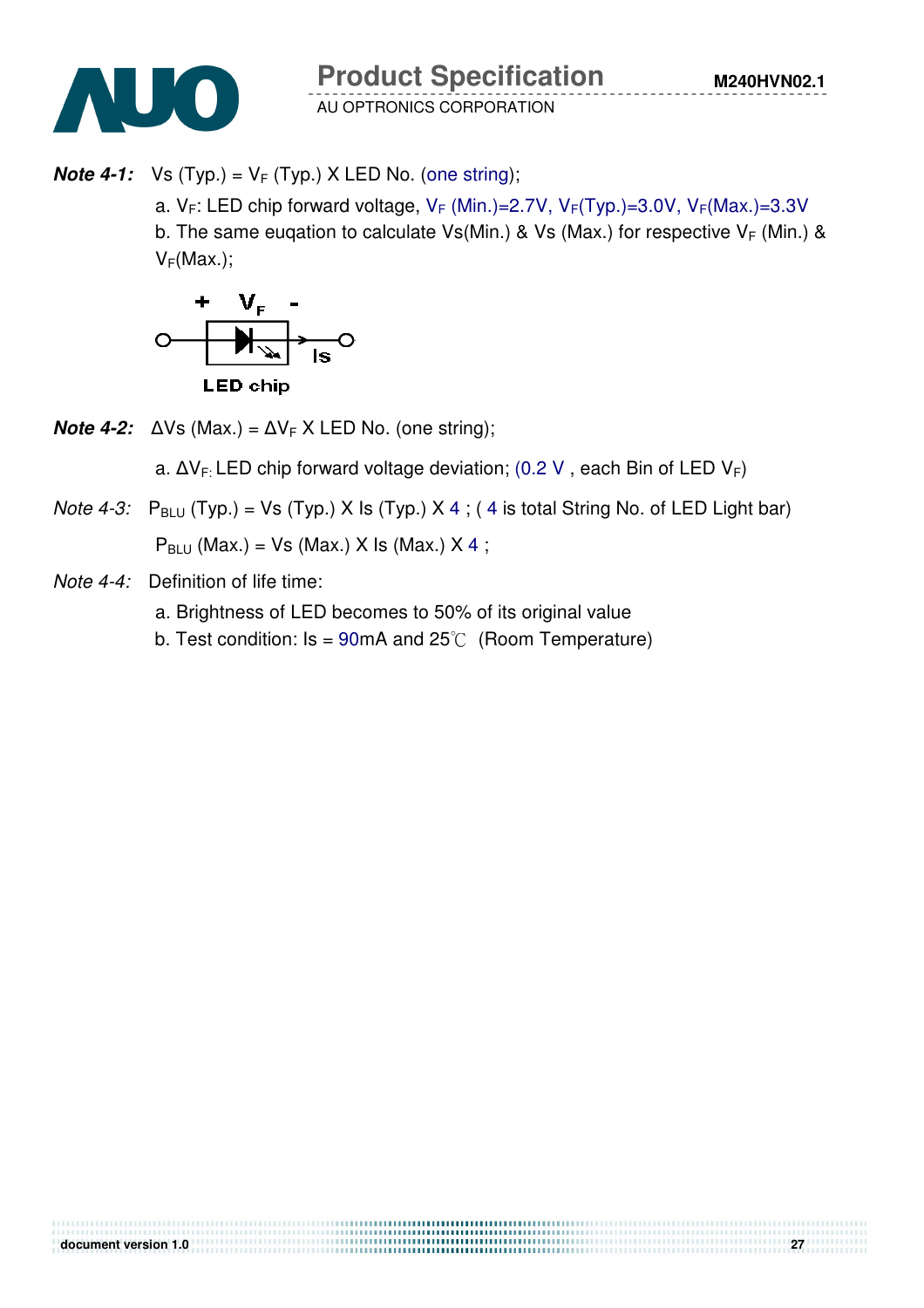

#### **5 Reliability Test**

AUO reliability test items are listed as following table. (Bare Panel only)

| <b>Items</b>                             | <b>Condition</b>                                                                                                               | <b>Remark</b>   |
|------------------------------------------|--------------------------------------------------------------------------------------------------------------------------------|-----------------|
| Temperature Humidity Bias (THB)          | Ta= $50^{\circ}$ C, 80%RH, 300 hours                                                                                           |                 |
| High Temperature Operation (HTO)         | Ta= $50^{\circ}$ C, 50%RH, 300 hours                                                                                           |                 |
| Low Temperature Operation (LTO)          | Ta= $0^{\circ}$ C, 300 hours                                                                                                   |                 |
| High Temperature Storage (HTS)           | Ta= $60^{\circ}$ C, 300 hours                                                                                                  |                 |
| Low Temperature Storage (LTS)            | Ta= $-20^{\circ}$ C, 300 hours                                                                                                 |                 |
| <b>Vibration Test</b><br>(Non-operation) | Acceleration: 1.5 Grms<br>Wave: Random<br>Frequency: 10 - 200 Hz<br>Sweep: 30 Minutes each Axis (X, Y, Z)                      |                 |
| <b>Shock Test</b><br>(Non-operation)     | Acceleration: 50 G<br>Wave: Half-sine<br>Active Time: 20 ms<br>Direction: $\pm X$ , $\pm Y$ , $\pm Z$ (one time for each Axis) |                 |
| <b>Drop Test</b>                         | Height: 46 cm, package test                                                                                                    |                 |
| Thermal Shock Test (TST)                 | $-20^{\circ}$ C/30min, 60 $^{\circ}$ C/30min, 100 cycles                                                                       | <b>Note 5-1</b> |
| On/Off Test                              | On/10sec, Off/10sec, 30,000 cycles                                                                                             |                 |
| ESD (Electro Static Discharge)           | Contact Discharge: $\pm$ 15KV, 150pF(330 $\Omega$ ) 1sec,<br>8 points, 25 times/ point.                                        | <b>Note 5-2</b> |
|                                          | Air Discharge: $\pm$ 15KV, 150pF(330 $\Omega$ ) 1sec<br>8 points, 25 times/ point.                                             |                 |
| <b>Altitude Test</b>                     | Operation:18,000 ft<br>Non-Operation:40,000 ft                                                                                 |                 |

**Note 5-1**: a. A cycle of rapid temperature change consists of varying the temperature from -20 $\degree$  to  $60^{\circ}$ , and back again. Power is not applied during the test.

b. After finish temperature cycling, the unit is placed in normal room ambient for at least 4 hours before power on.

**Note 5-2**: EN61000-4-2, ESD class B: Certain performance degradation allowed

No data lost Self-recoverable No hardware failures.

**document version 1.0** 28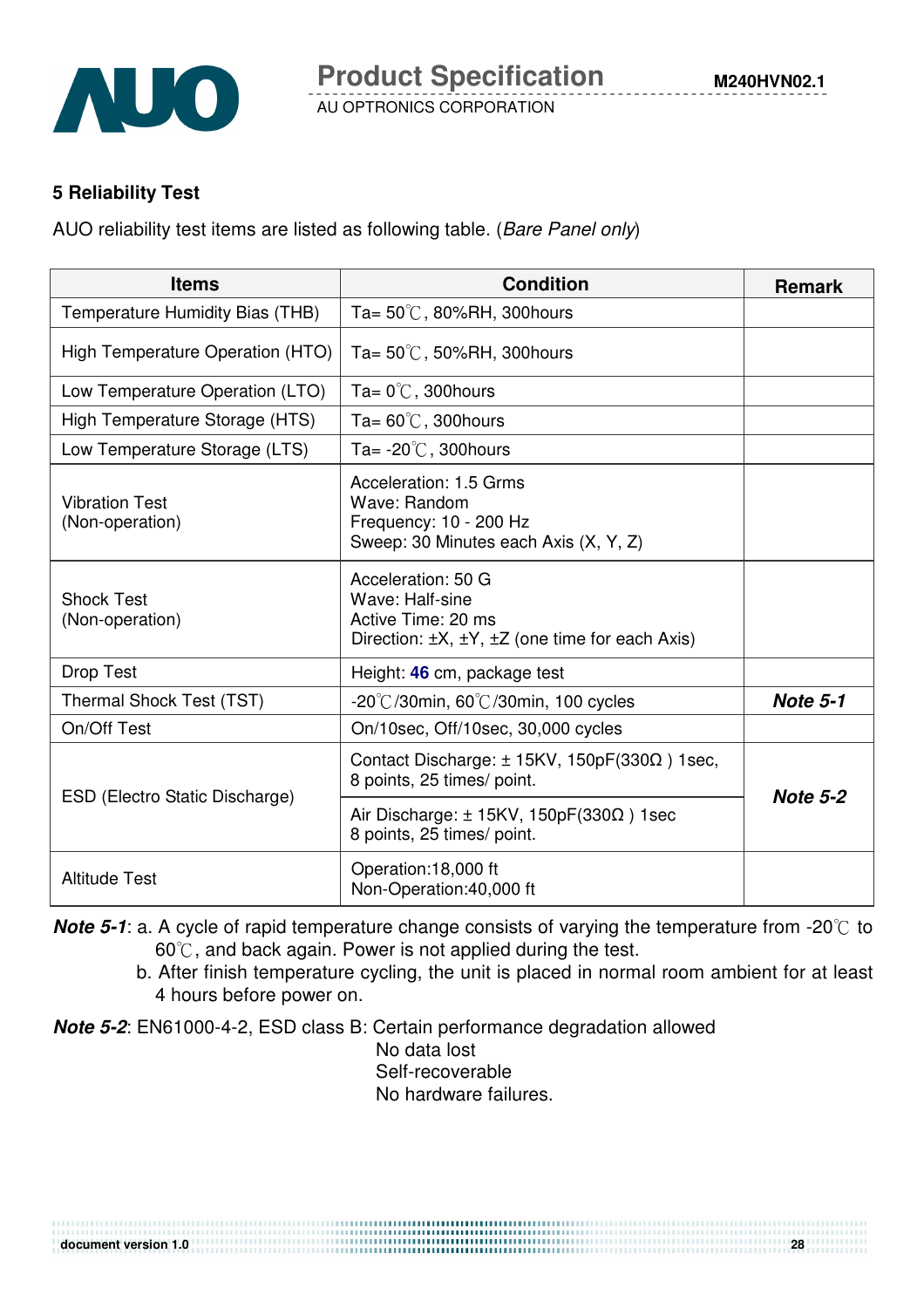

## **6 Shipping Label**

The label is on the panel as shown below:

| $\mathbb{I}$<br>$\mathbb{H}$<br>$\mathbb{H}$<br>$\blacksquare$<br>$\mathbb{R}$<br>$\mathbb{R}$<br>$*$ xxxxxxxxxxxx - xxxxx $*$ | Manufactured XX/XX<br>Model No: M240HVN02.1<br>$c$ <b>A</b><br>$E204356$<br>AU Optronics<br>MADE IN XXXXXX (XX)<br>XXXXX | RoHS |
|--------------------------------------------------------------------------------------------------------------------------------|--------------------------------------------------------------------------------------------------------------------------|------|
| <b>XXXXXXXXXXXXXXXXXXXX</b>                                                                                                    |                                                                                                                          |      |

**Note 6-1:** For Pb Free products, AUO will add **but for identification**.

**Note 6-2:** For RoHS compatible products, AUO will add **ROHS** for identification.

**Note 6-3:** For China RoHS compatible products, AUO will add **6** for identification.

**Note 6-4:** The Green Mark will be presented only when the green documents have been ready by AUO Internal Green Team.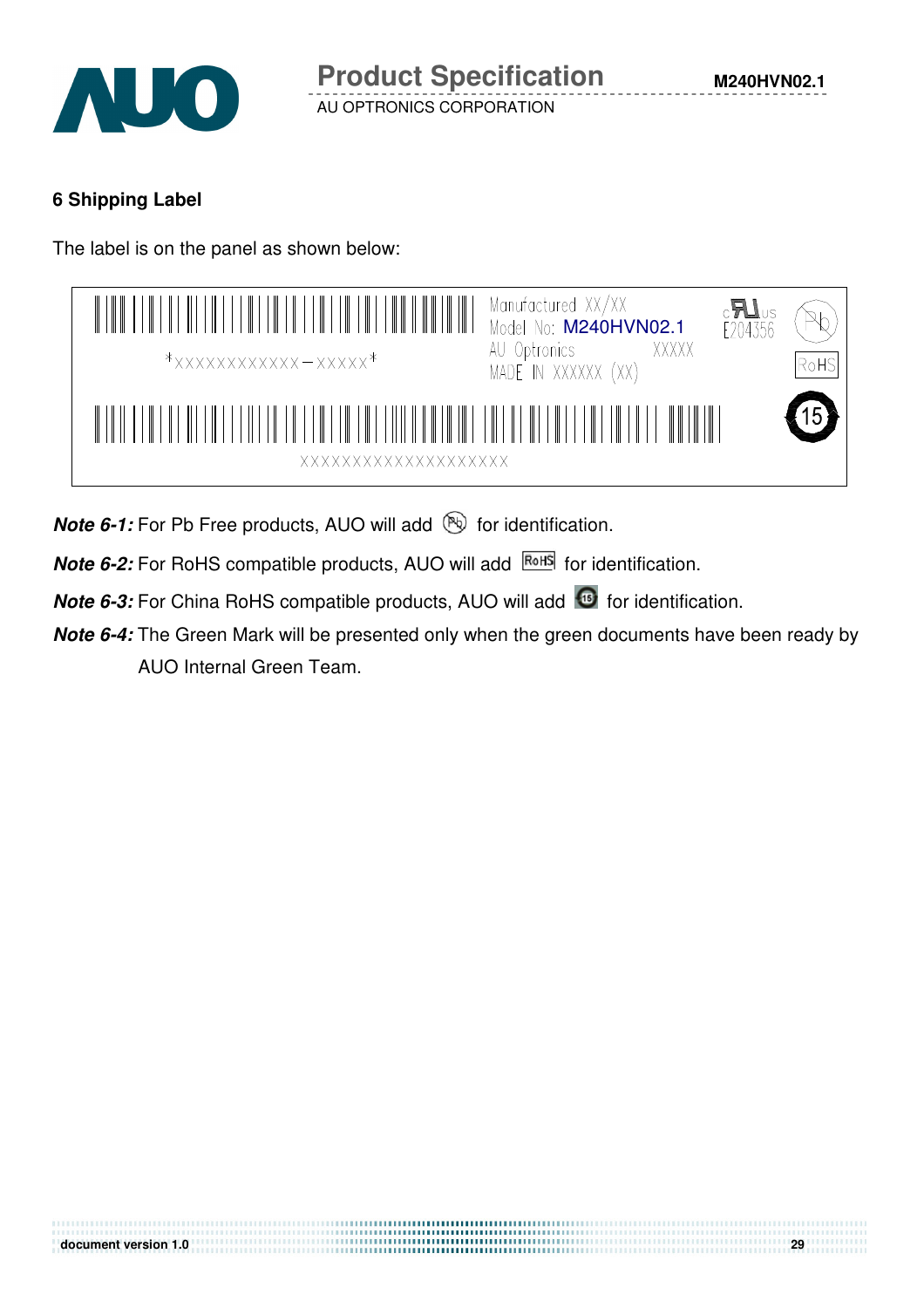#### **7 Mechanical Characteristics**

NOTES:

- 1. PRELIMINARY DRAWING FOR REFERENCE ONLY.
- 2. THE DIMENSION EXCLUDES DEFORMATION.
- 3. BACKLIGHT: LED LIGHT-BAR.
- 4. MODULE THICKNESS TO BE 10.0mm MAX.
- 5. I/F CONNECTOR (Mating Type) TO BE JAE FI-X30HL OR COMPATIBLE.
- 6. TOLERANCE WITHOUT SPECIFIED TO BE  $+$  0.5mm.
- 7. TORQUE OF M2 USER HOLE SCREW SHOULD BE WITHIN 3.0kgf-cm AND RE-SCREW 10 TIMES.
- 8. USER HOLE SCREW PENETRATION 3.1mm MAX.



Avold Touching COF Position When Doing Mechanical Design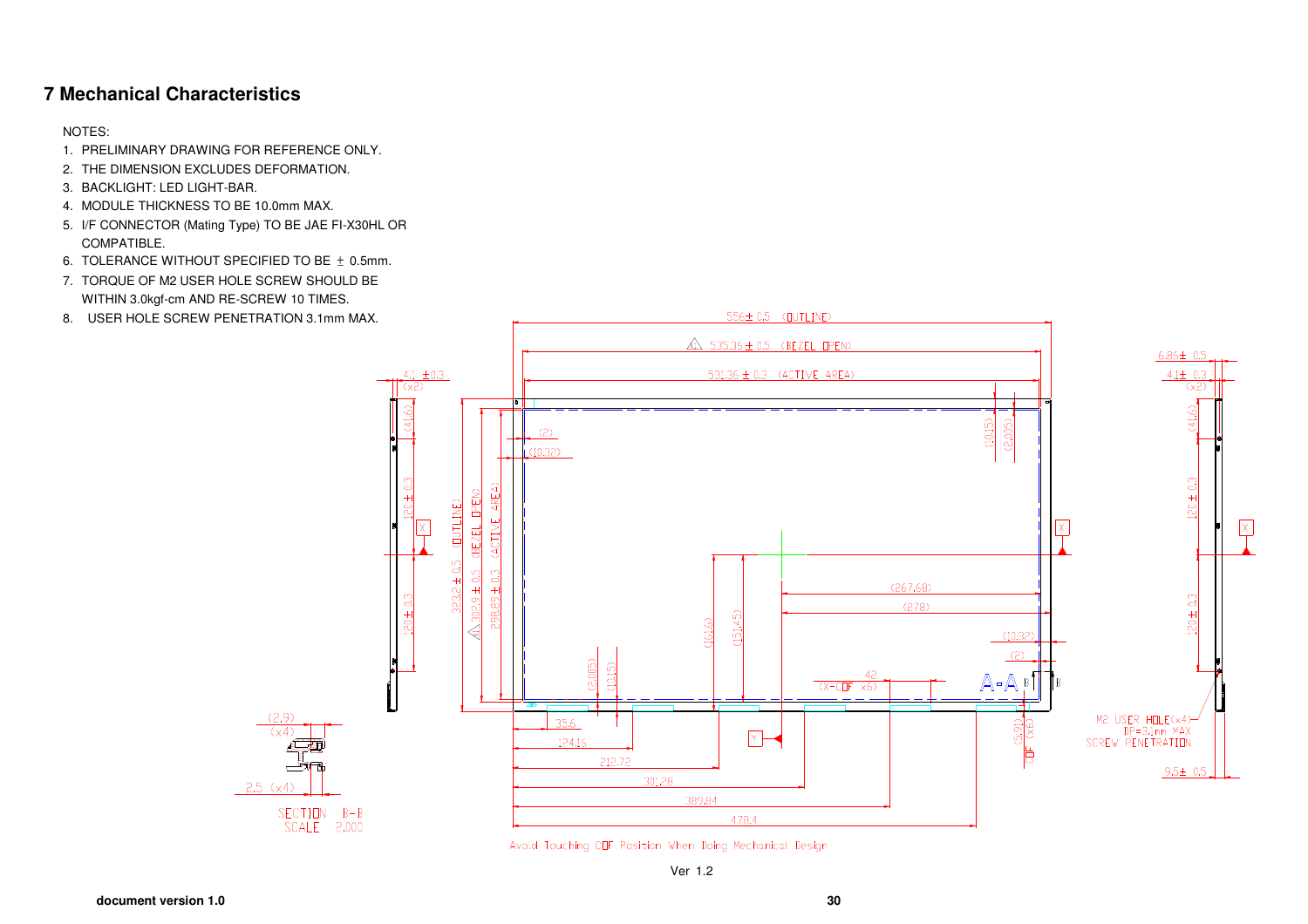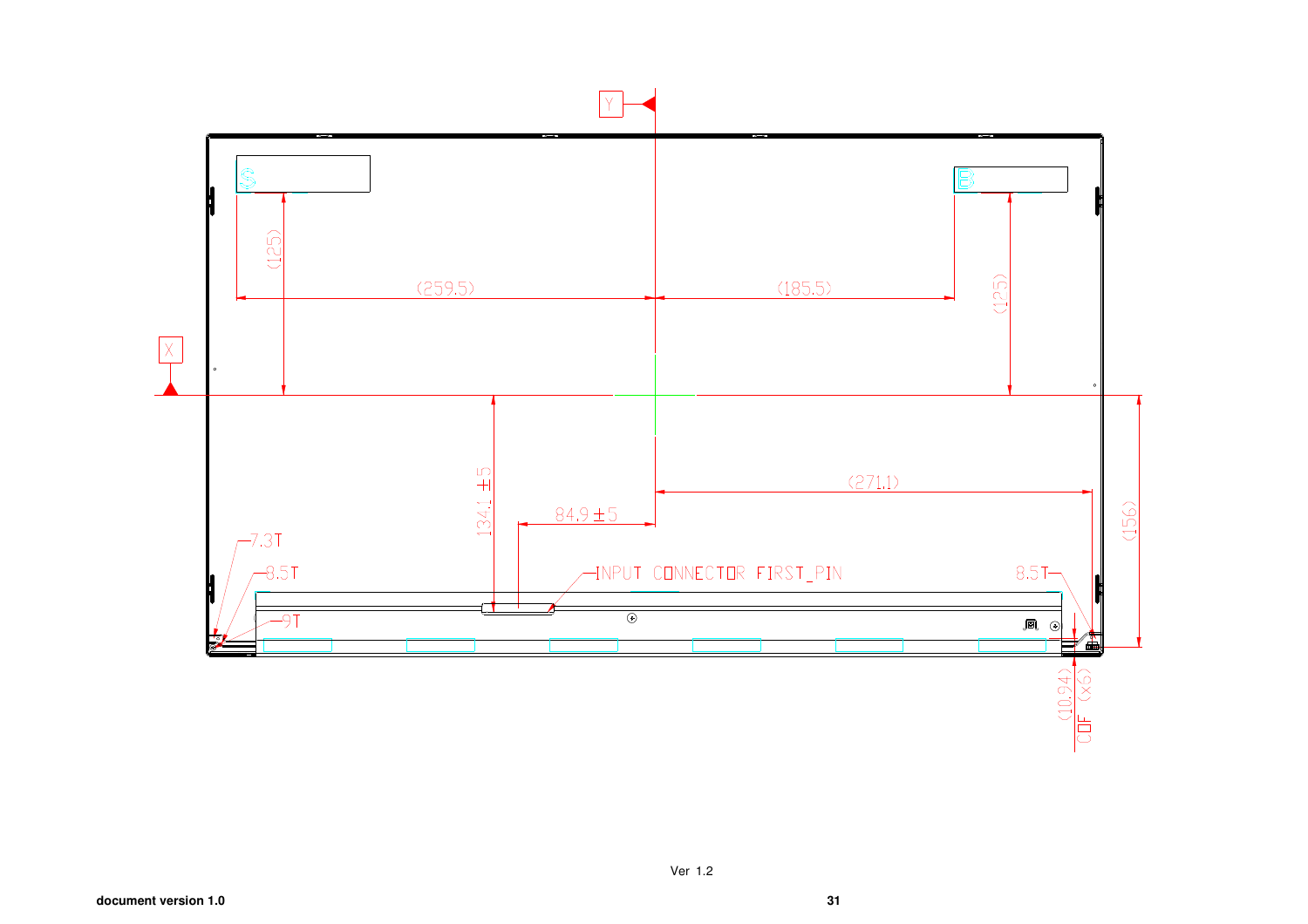## **8 Packing Specification**

## **8.1 Packing Flow**